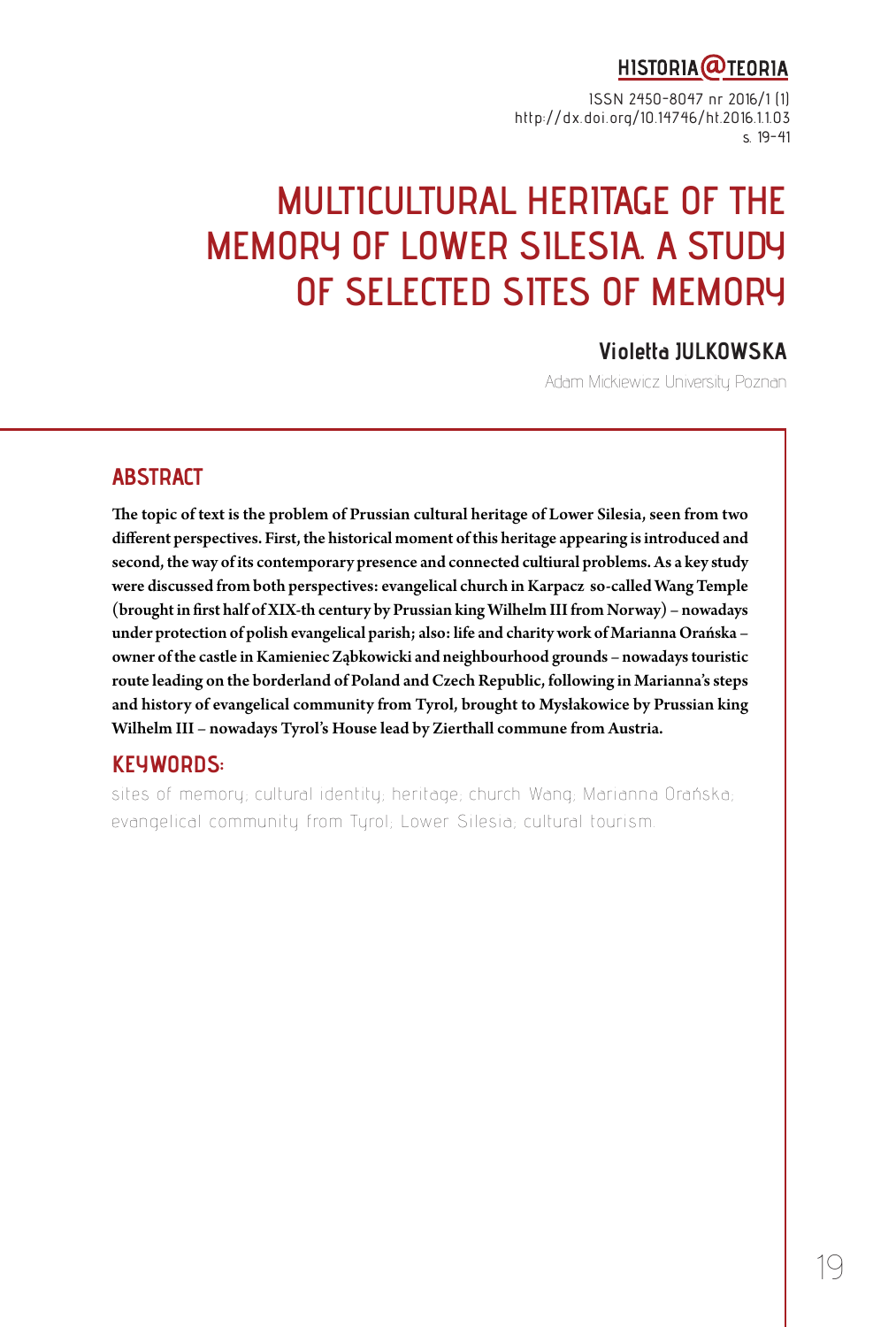## **HISTORICAL COMPLEXITY OF THE STUDIES INTO THE 19TH-CENTURY HERITAGE OF MEMORY OF LOWER SILESIA**

Lower Silesia is a region unusually saturated with objects of multicultural heritage, making it stand out among the historical regions of Central Europe. This relatively small area had a turbulent past, while the location at the intersection of major European routes, the fame of natural resources, and good farming conditions attracted several waves of settlement. Since the local community has consisted of various ethnic and cultural groups for centuries, the heritage of memory related to this area is a fascinating research problem.<sup>1</sup> The cultural complexity of this heritage is still being explored in its many facets, and the conclusions concerning individual objects and places rarely provide grounds for generalisations about the whole studied area.

The Lower Silesian heritage of memory was a difficult subject and seldom raised, for political reasons, for many years following the war. It was quite unambiguously associated with more than two hundred years of political and economic presence of first the Prussian state, then the German, in the Silesia, and with the forced displacement of the German population from this region that took place after World War II, in the spring and summer of 1946. Due to the political decisions made by the post-war communist regime, there were many dramatic turns to the fates of this heritage. One cannot understand that situation without taking into account the complex process of the formation of a new cultural identity and historical awareness of the settlers who arrived at Lower Silesia after World War II. The currently observed change in the attitude of local communities towards the cultural heritage, which is being treated as a heritage of memory, results from a long historical process, the scope of which gradually included subsequent generations of post-war residents. In the long run, their attitude towards the heritage of memory was contingent on the changing political and ideological situation, which affected the ways this heritage was regarded and treated. The change in the mentality of the inhabitants of Lower Silesia is not insignificant either, since their third and fourth post-war generations decide now on how to protect and include in the heritage of memory that which the two preceding generations considered as foreign. The arbitrary and discriminatory division of the cultural herigage into "domestic" and "foreign" was made by the communist authorities. It was purposeful, done for ideological and propaganda reasons, to serve an important social role. By creating the myth of the Recovered Territories, the communist authorities

<sup>1</sup> Cf. *Błogosławiony kraj? Szkice o historii i pamięci Dolnego Śląska* [Blessed land? Essays on the history and memory of Lower Silesia], ed. D. Mrgiela, K. Ruchniewicz, Wrocław 2011; *Śląsk. Rzeczywistości wyobrażone* [Silesia: Imagined realities], ed. W. Kunicki, with the assistance of N. & K. Żarski, Poznań 2009, p. 7-76.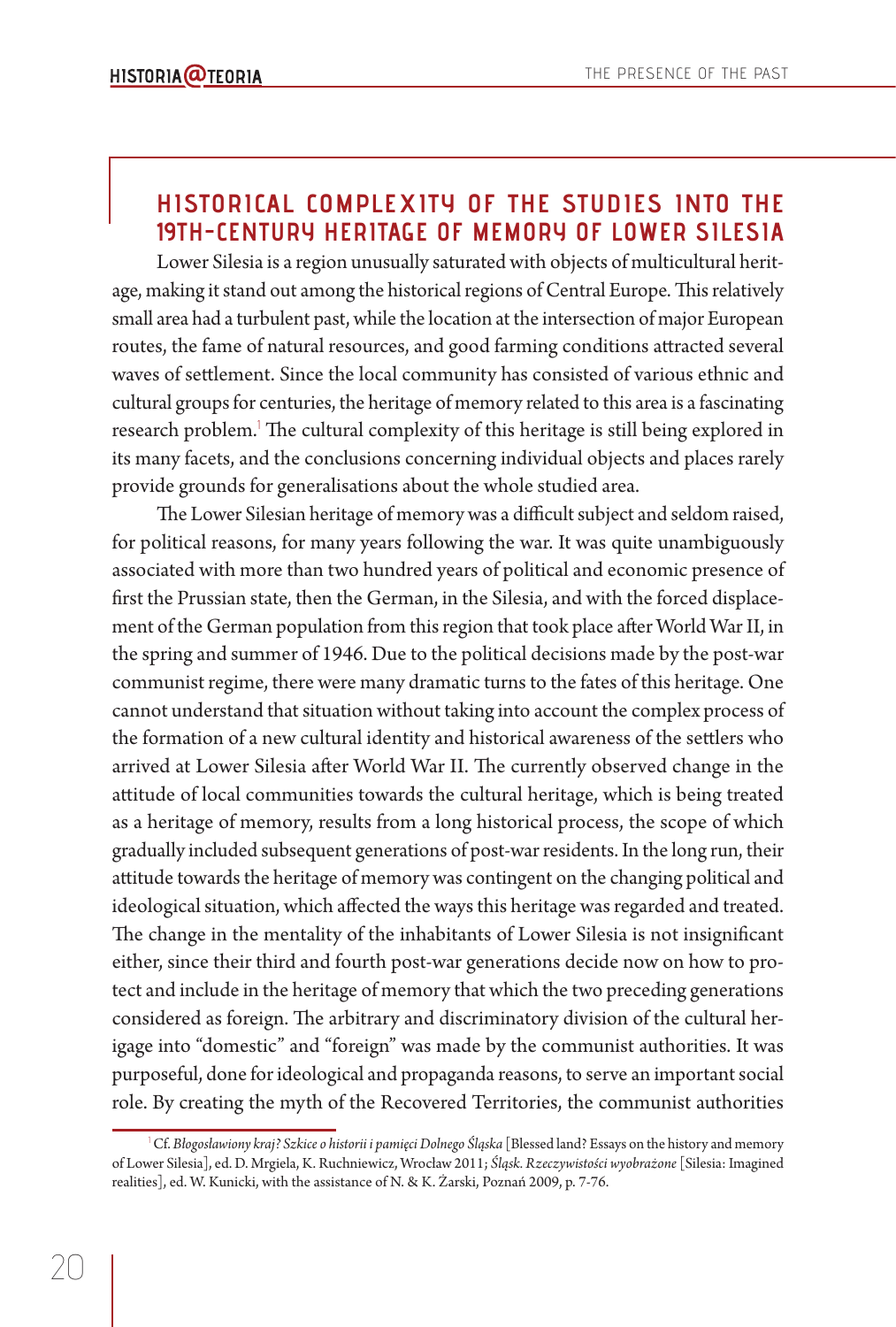projected the idea of nation and state on the middle ages, so that the new settlers felt they were returning to a Polish territory. The idea was based on an ahistorical notion of an ethnically homogeneous national state under the Piast dynasty, whose Western territories were supposedly seized by the Germans and Germanised. Thanks to this timeless structure of the myth, the communist authorities could arbitrarily present and interpret the historical events which had developed within a precise timeframe. In their interpretation of restoring Silesia to the Motherland, the communists ignored important historical, social, and economic processes taking place in this area since the 14th centrury. $^2$  The myth of Recovered Territories, prpetuated by the communist propaganda and maintained in the official historical education, strongly affected the historical awareness of the Polish society for many years after the war. The difficult situation of the post-war inhabitants of Lower Silesia, which can be construed as a peculiar state of political and social suspension, resulted from the sense of uncertainty of their situation due to the complete severance of their cultural continuity and the prolonged lack of actual legal regulations. Under the law, the settlers were not owners but perpetual leaseholders of the post-German immovable and movable property they held. The new inhabitants witnessed, on the one hand, the struggle of the authorities with the so-called "looters" plague and the demolition or destruction of historic "post-German" objects, which were treated as stores of valuable building materials during the post-war reconstruction of the country on the other. In the communist regime propaganda, the perception of the Prussian and German heritage in particular was distinctly negative as belonging to the "traditional enemy". For this reason they suffered the fate of the spoils of war or, even more often, the slow decay and oblivion.

The last decade, associated with the European political context, brings about a new situation in which the question to whom the cultural heritage belongs and who is responsible for it can disregard the previous ideological conditions which had become obsolete at the turn of the 1990s. They were replaced by bilateral and international, political and legal regulations, some of which directly relate to the obligation to protect the monuments and cultural heritage. On the other hand, both local and international cultural, social, and economic initiatives, associated with the responsibilities of local authorities as the present-day keepers of the area, largely relate to the cultural heritage as a kind of an asset. It reflects a new phase of the formation and maturation of historical awareness, reaching the stage when the local community

<sup>2</sup> Cf. G. Briesewitz, "Ludzie odzyskani? Polonia wrocławska – pomiędzy mitem a historią" [Recovered people? The Polish diaspora in Wroclaw – between myth and history], in Cf. *Błogosławiony kraj? Szkice o historii i pamięci Dolnego Śląska* [Blessed land? Essays on the history and memory of Lower Silesia], ed. D. Margiela, K. Ruchniewicz, Wrocław 2011, p. 107-109.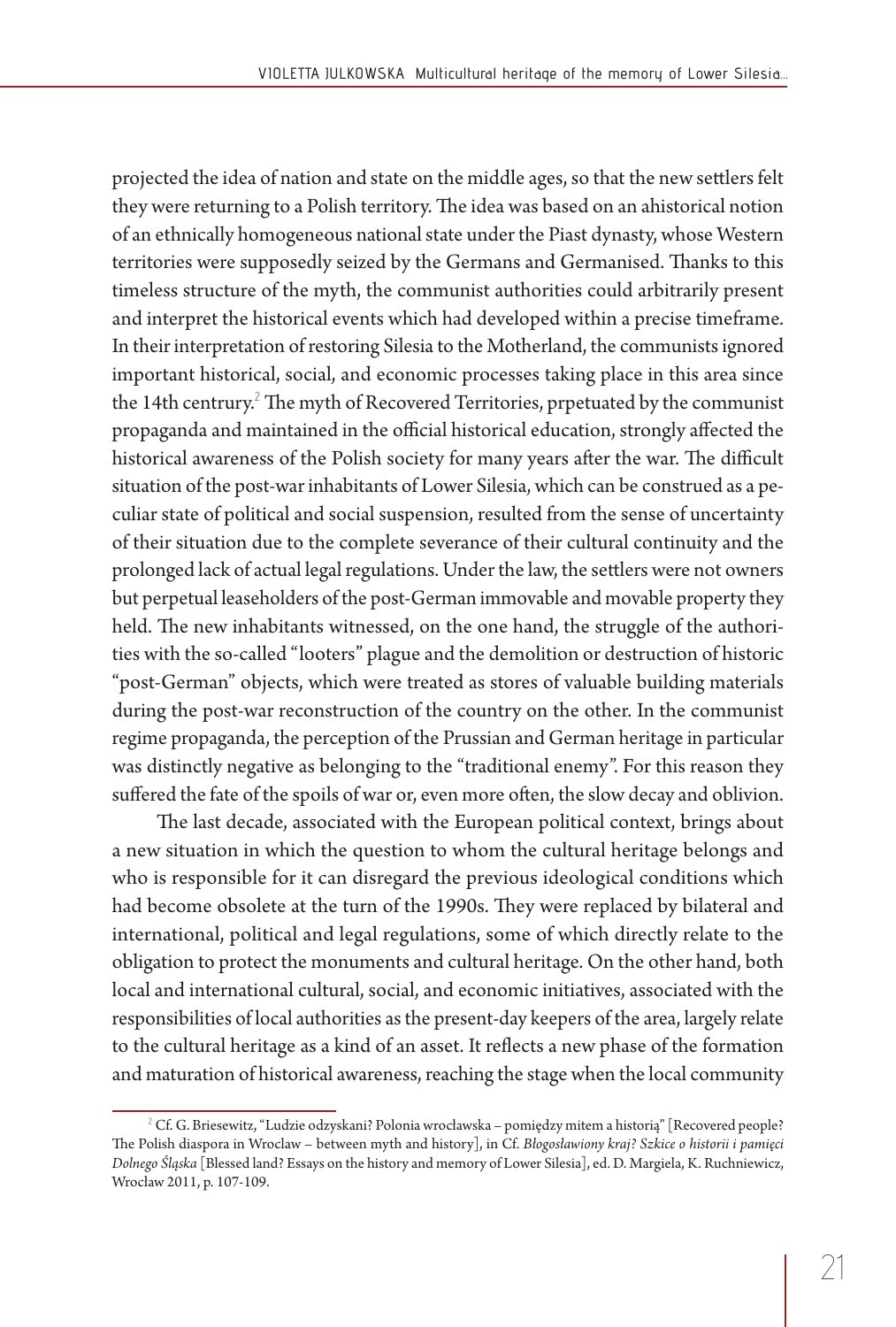realises that the memory of a cultural heritage is a permanent and non-opportunistic cultural obligation, which imposes the task of protecting and commemorating the cultural heritage on every local community, regardsess on its emotional relation to this heritage. The question to what extent and in what circumstances such an ideal state of cultural awareness of heritage protection can be achieved is being studied by culture historians.

# **JUSTIFICATION FOR THE CHOICE OF RESEARCH SUBJECT AND OBJECTS FOR ANALYSIS**

Lower Silesia as the proper name of the western part of the Province of Silesia is related to the choice of the geographical and cultural area of research and its chronological limits. The objects constituting the Lower Silesian heritage of memory were selected from within this framework. What should be explained first is the name of the province, which is more recent than the history of many Silesian towns and villages in this historical area. It appeared for the first time around the 16th century to indicate the lands situated between the Sudety, Lusatia, and Greater Poland, intersected by the broad valley of the Oder. $3$  The name emerged when these lands were formally ruled by the Habsburgs. It was only due to the political events related to the Silesian Wars and the competition with Austria which the Prussia won in 1742 that made the name of the Lower SIlesian Province appear in historiography and cartography at the turn of the 19th century. It was seen as synonymous with the Prussian holdings in Silesia.

The studied subject consists of selected examples of the Lower Silesian heritage, originating in the first half of the 19th Century. The peculiar nature of this heritage is such that while it belongs to the Prussian heritage, a more detailed analysis reveals its more complicated cultural situation. For many years after World War II, the clear association between the discussed objects and the Prussian cultural heritage made carrying out any reliable historical and cultural research into them impossible. The present-day studies on the heritage of the 19th-century culture of Lower Silesia take into account the methodological and historical specificity of the regional studies of Silesia.<sup>4</sup> This study analyses three selected facets included in the difficult heritage of

<sup>&</sup>lt;sup>3</sup> Cf. Teresa Kulak, "Dolny Śląsk w latach 1815-1870" [Lower Silesia in 1815-1870], in*Dolny Śląsk. Monografia historyczna* [Lower Silesia: A historical monograph], ed. W. Wrzesiński, Wrocław 2009, p. 393 ff .

<sup>4</sup> S. Bednarek, "Regionalizm dolnośląski - teraźniejszość i przyszłość" [Lower Silesian regionalism – present and future], in *Regionalizm polski u progu XXI wieku* [Polish regionalism at the turn of the 21st century], ed. S. Bednarek, Wrocław 1994, p. 67.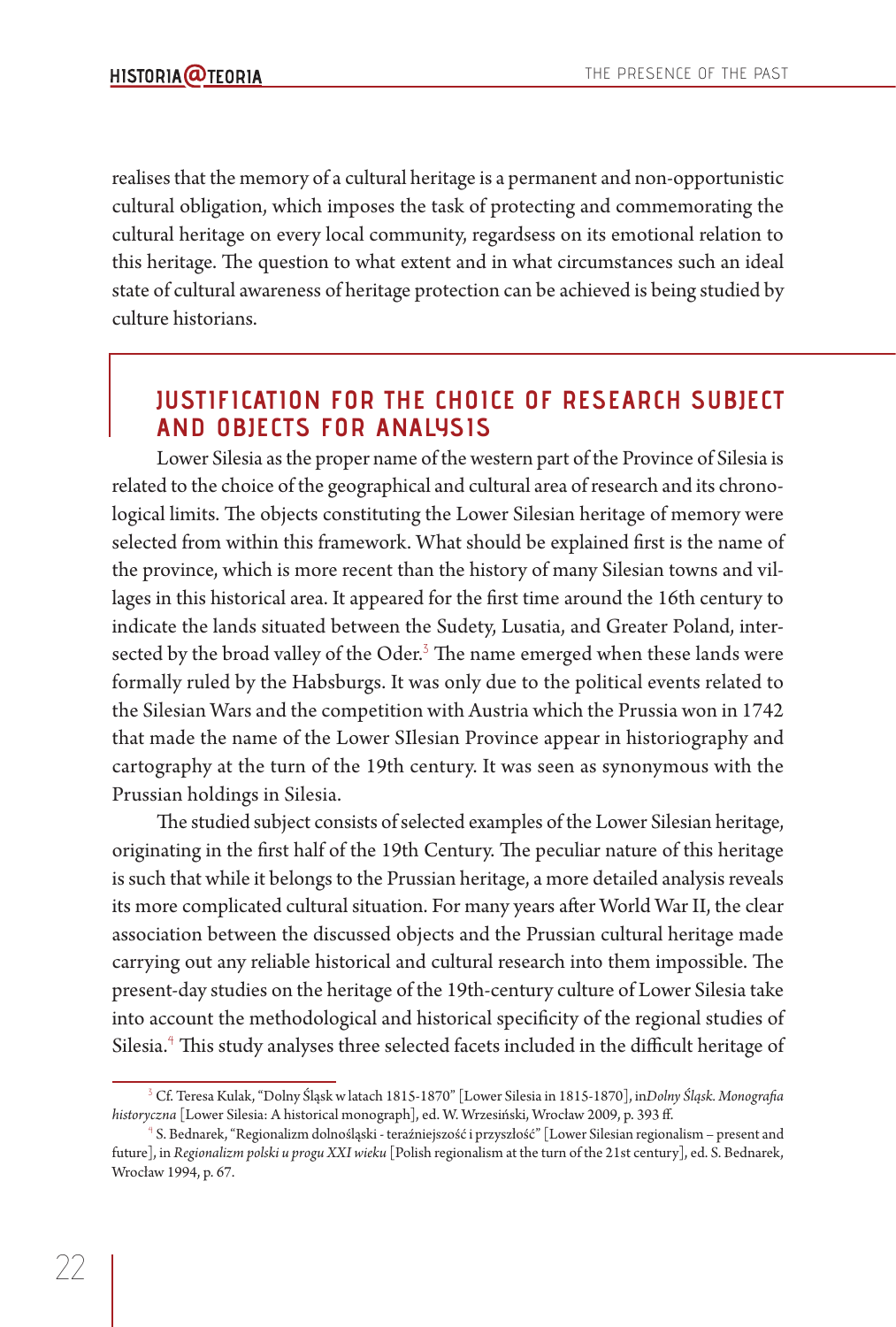memory of Lower Silesia, namely the Vang stave church in Karpacz Górny, the palace of Princess Marianne of Orange in Kamieniec Ząbkowicki, and the houses of Tyrolean emigrants in Mysłakowice.

My search for examples focused on the object which could show the workings of the memory of heritage, as well as the modern rituals of memory and the attitudes towards this heritage shown by subsequent generations, institutions, and responsible entities. The aim of this exploration was to present the history of particular objects since their creation, as well as the people and ideas related to them. The identification of the network of relations between the objects and their cultural environment was an additional aspect of the research. The presented conclusions, from field studies as well, concern the functioning of the historical memory and the exploration of the present-day role the heritage of memory fulfils on the local projects carried out in the recent years by the local authorities and inhabitants.

The research was inspired by the French and German literature on memory studies and included such heritage of memory components as events, people, objects, histories, and phenomena, in line with Pierre Nora's general idea of "sites of memory" developed by German scholars.<sup>5</sup> Moreover, the selected examples enabled the observation of both the old and modern awareness of cultural heritage. In view of the above aims and assumptions, the research subject was defined as follows in relation to the chosen objects of the heritage of memory:

- The memory of the heritage of Tyrolean Protestants from the times of religious emigration in the middle 19th century and the modern forms of commemorating the cultural heritage of the Tyroleans, in particular their specific wooden architecture.
- The Norwegian cultural heritage in the form of the wooden architecture of the Vang stave church in Karpacz Górny as a sign of the awareness of heritage conservation, emergent in the middle 19th century, and the first actions taken in this matter, as well as the modern forms of referring to the heritage of memory by the Lutheran Church community in Karpacz.
- The memory of the activities of Marianne of Orange in the Kłodzko Vally and Kamieniec Ząbkowicki, illustrated by a transfrontier Polish-Czech cultural and tourism project.

<sup>5</sup> Cf. B. Szacka, *Czas przeszły, pamięć i mit* [Past tense, memory, and myth], Warszawa 2006; *Pamięć zbiorowa i kulturowa. Współczesna perspektywa niemiecka wobec pamięci* [Collective and cultural memory: The modern German outlook on memory], ed. M. Saryusz-Wolska, Kraków 2009.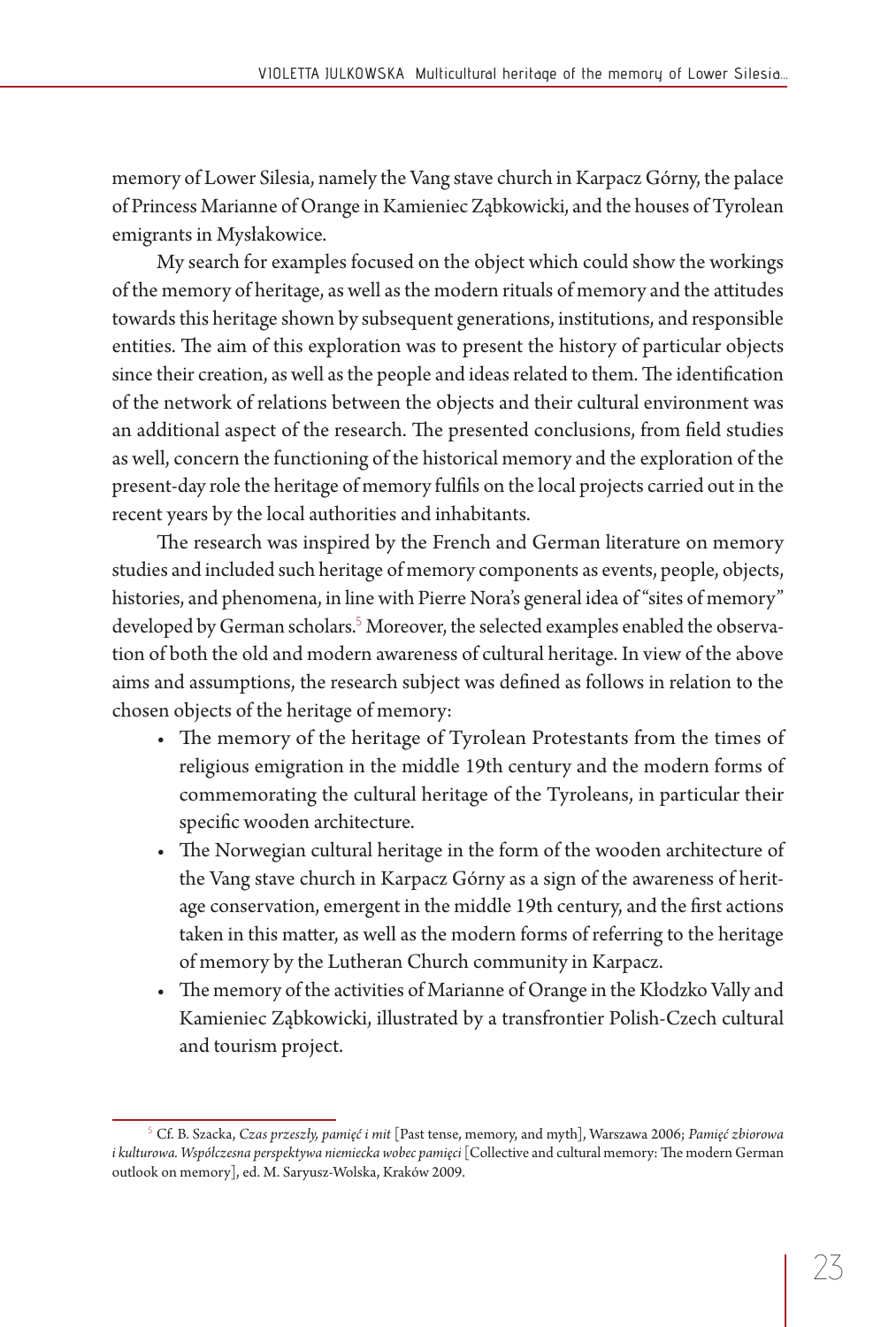# **THE HERITAGE OF THE PRUSSIAN TIMES IN THE LOWER SILESIAN CULTURAL LANDSCAPE**

Travelling across Lower Silesia, we may notice its landscape diversity. It is a fairly vast land, stretching to the south along the mountain ranges of Sudety and Karkonosze, from the Moravian Gate to the east, through mountain passes and valleys to the west, towards the western reaches of the Jizera Mountains, where the mountains become the highland landscape of Upper Lusatia. The mountain ranges form the natural southern boundary of Lower Silesia, yet its peculiar topography opens the land to the south through accessible passes and river valleys. The natural depressions were known and used as trails and trade routes leading to the Czech Moravia. Whereas the valleys of the rivers originating in the southern part of the Karkonosze (e.g., Elbe, Jizera) opened the land to the Western Europe. The exploitation of the Sudety continued since the middle ages thanks to the excavations of gold and silver, metal ores, as well as valuable mineral resources, which were being mined by the Walloons. In the foothils of the Sudetes, there is a fertile plateau stretching from Głogów to Brzeg and the Nysa River, where various population groups from the South and West settled since the 12th century.<sup>6</sup> In the times of the Piasts, it was the area where the first towns and villages were founded upon the German law. The spatial arrangement of these foundations, still recognisable in the cultural landscape, count among the oldest such witnesses on Polish soil. For many centuries, the natural northern and north-western boundary of the region was the marshy valleys of the Oder and its numerous tributaries, such as the Barycz Valley, separating Silesia from Greater Poland. To the north of Wrocław, from the height of the Trzebnickie Hills, a wide panorama of Lower Silesian woodlands can be seen stretching along the line of towns: Kluczbork, Namysłów, Brzeg, Milicz, Wołów, Głogów, Żary, Żagań. Their arrangement bears witness to the old boundary between the historical territories of Silesia and Greater Poland. The whole area of Lower Silesia bears noticeable traces of multigenerational activities of the various ethnic groups who,.in a long historical perspective, created the cultural landscape of the region together. The variety of these traces and witnesses as well as their coexistence in the present form a structure of many layers. Therefore, the cultural landscape of Lower Silesia resembles a palimpsest, whose subsequent cultural layers require

 $^6$  The understanding of cultural landscape differs according to the area of research. The geographers stress the landscape aspect in the context of the geographical configuration of the terrain and the relations between human economic activities and the natural environment. Whereas culture scientists and historians define the cultural landscape as a historical and social space where the signs of human presence and activities can be seen on many layers. Cf. R. Traba, "Rozważania o magii miejsca i mitologizacji krajobrazu w Prusach Wschodnich" [Deliberation on the magic of a place and mitologisation of landscape in East Prussia], *Borussia* 2001, No. 24/25, p.40-66.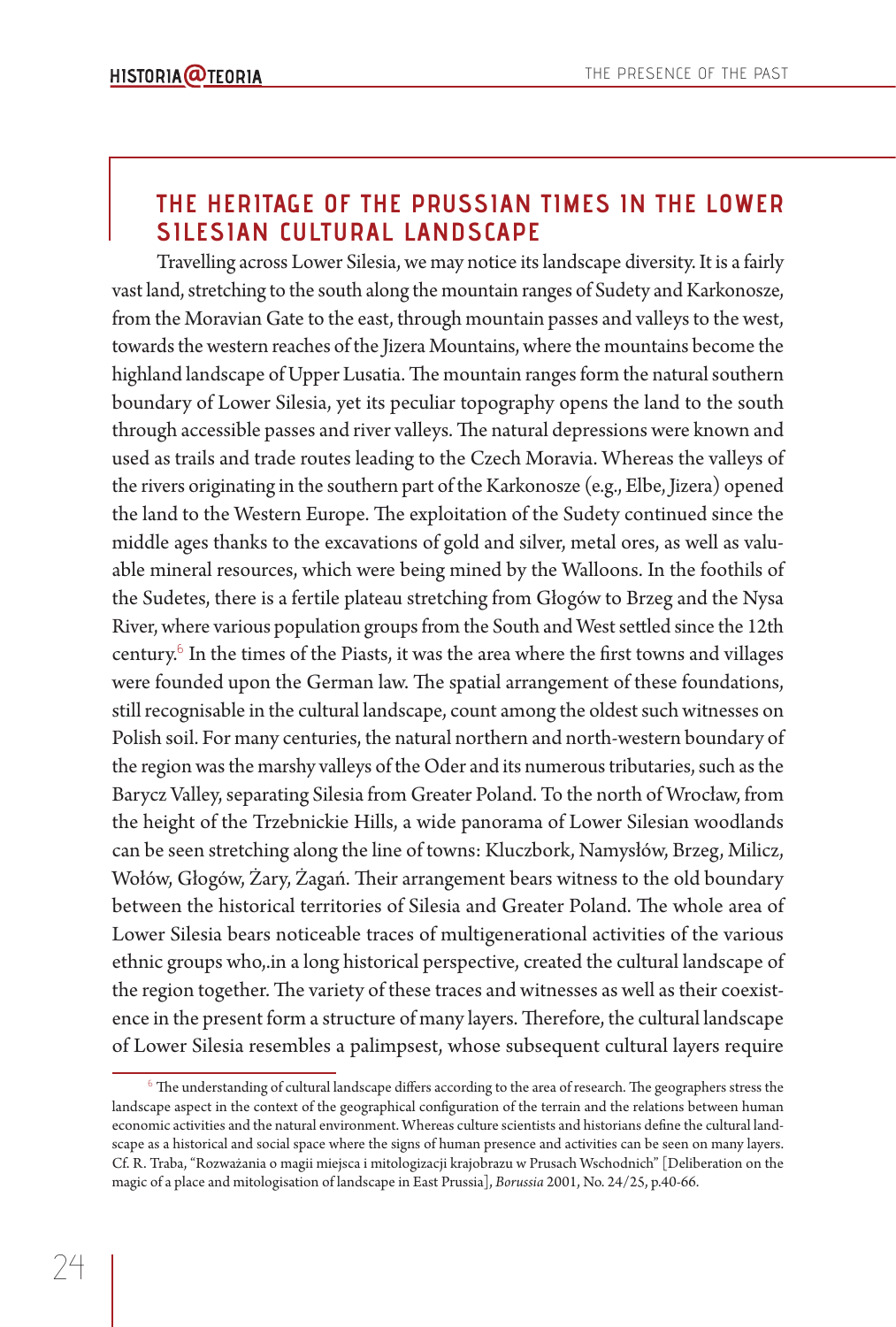comprehensive perception and thorough application of an interpretative strategy, i.e., the constant presence of the broad historical and cultural context.

The cultural landscape of Lower Silesia is thus filled with the witnesses of contacts its subsequent rulers had with neighbouring countries. They take the form of permanent influences in religious architecture (the High Czech Gothic style of the cathedral in Nysa, the Baroque style from the times of the Habsburg monarchy) yet do not lack more unique examples, on the scale of Europe, of defensive and military architecture (knights' castles and tower houses, town walls, fortified churches in the Kłodzko Valley, and the Prussian fortresses and garrison in the Sudety). The cultural landscape is further enriched by the diversity of rural architecture (houses of Lusitian, Sudetian, Jizera, Tyrolean, and Norwegian types) and palaces (Italian and French Renaissance, and the projects by F. Schinkel and other German architects in the Valley of Palaces). The time of the most dynamic changes was the 19th Century, when the agricultural and forest landscape was gradually transformed into a more urbanised and industrialised one. The extent and pace of these changes were so large and significant for the region that the elements of the Prussian and German heritage seem to predominate in the present-day cultural landscape of Lower Silesia. Over the second half of the 19th century, new settlements and towns developed, where the traditional weaving industry, based on home work, began to transform into a mechanised textile industry, which is attested to by the remnants of many factory buildings near Dzierżoniów and Bielawa, Mirsk and Pobiedna, Gryfów Śląski and Prudnik. The sites of the mining and iron and steel industries, which also became mechanised and modernised with the inflow of capital, are visible in the landscape of Wałbrzych and Kamienna Góra, Złoty Stok, Stronie Śląskie, and Nowa Ruda. The local ores facilitated the development of the production of glass, porcelain, and porcelite in the factories in Jelenia Góra and Cieplice, in Pieszyce, Bolesławiec, and Szklarska Poręba.

The beginning of the 19th century was the period of increased interest in the climate and recreational values of this land. It marks the beginning of the large-scale exploitation of thermal springs and mineral resources, known and partially exploited already in the 18th century (Lądek). Water cures brought fame to the spa resorts in Sudety, built to resemble the Swiss ones, e.g., in Cieplice near Jelnia Góra, and in Międzygórze, Polanica, and Kudowa in the Kłodzko Valley. The interest in the region grew even more when, in the middle of the 19th century, the elites of Dresden and Berlin started the fashion for romantic places of recreation. Thus, the mountain dells and valleys became also the space of artistic and literary creation.<sup>7</sup> Following the

<sup>7</sup> M. Stafa, *Karkonosze*, Wydawnictwo Dolnośląskie, Wrocław 2006, p. 53-86.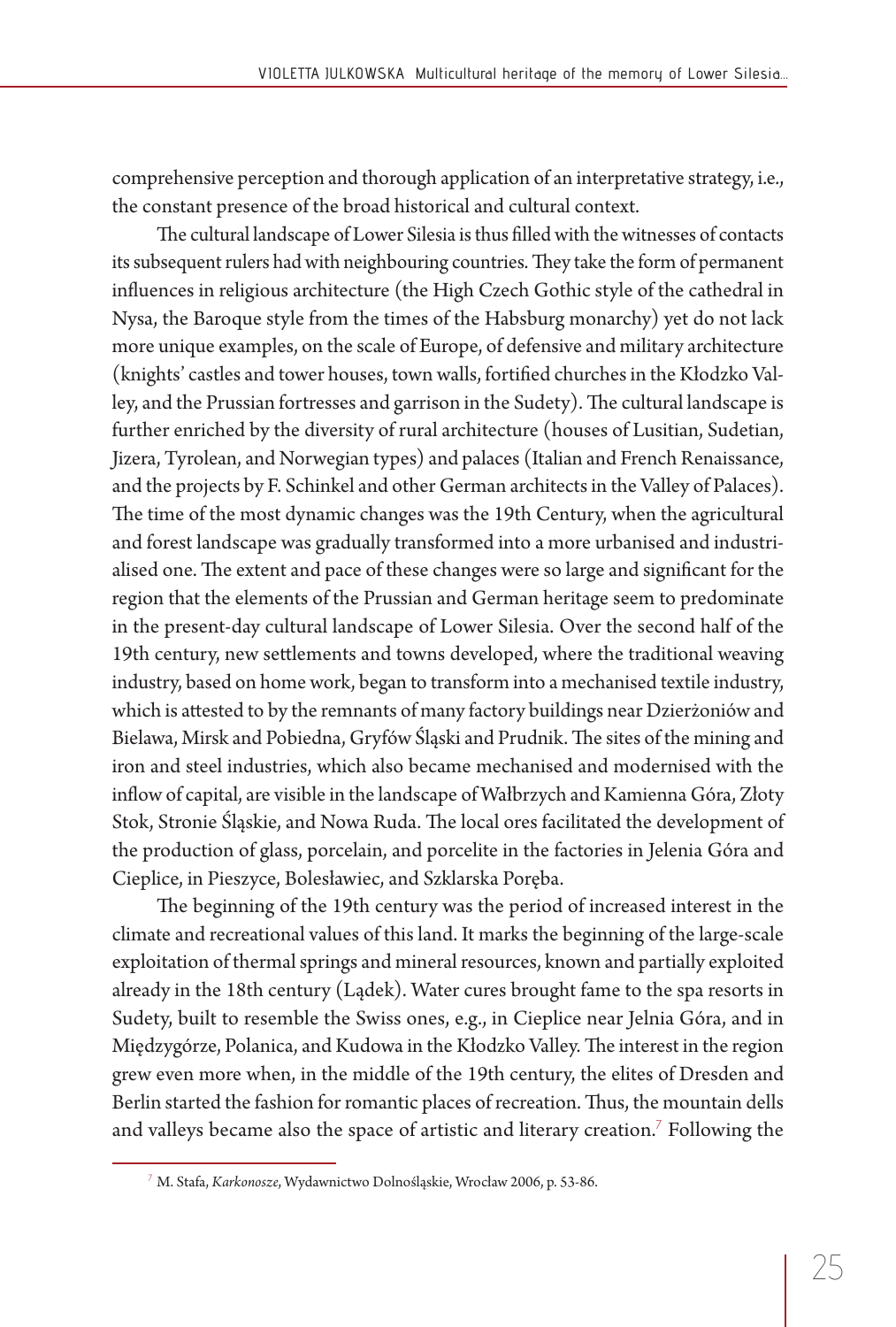example of the Prussian king, who built his summer residence in Mysłakowice near Kowary, many other aristocratic families either settled there for good or built their residences in the region. The most famous architects and artists of the time were employed in this effort, sparing no means to achieve the desired results. In a short time, magnificent palaces and residences were constructed in the Jelenia Góra Valley, such as in Łomnica, Wojanów, Bobrów, Bukowiec, Karpniki, Miłków, Kowary, Cieplice, and Jelenia Góra, whose example was followed by many other sites spread over the Sudety Foothils, including the most splendid one: the Palace of Princess Marianne of Orange in Kamieniec Ząbkowicki.<sup>8</sup> Charity activities for the local community also developed at that time, undertaken mainly by the royal family and people from aristocratic circles. Yet another topic associated with the transformation of the Lower Silesian cultural landscape were the investments of the Prussian government made to increase the economic growth, and also tourism, which was seen as the means to prevent the large unemployment in the foothills of Sudety. New jobs were needed for the weavers who lost their livelihoods after the collapse of the traditional weaving industry. The necessary infrastructure was constructed with a great local effort, including most of all a network of regular rail connections between Wrocław and Brzeg, Wałbrzych, Kamienna Góra, Stronie Śląskie, and Kłodzko, connecting the towns and cities of Silesia with mountain valleys. The investments made in the mountain areas resulted not only in laying tracks but also in the construction of several dozen objects of railroad infrastructures, such as railroad bridges and overpasses, and tunnels. In a short time, tourist trails in the mountains were prepared, with a network of chalets and restaurants. In spa towns a typical spa base was prepared (spa houses, promenade parks and halls, and water drinking rooms), as well as boarding houses and restaurants to guarantee the comfort and safety of the visitors both in the summer and winter conditions. Many of these facilities have survived until present, and their architecture, based on stylised Tyrolean or , less often, Norwegian motifs, contributes to the unique climate of the spa and tourism towns of the Sudety.

Discovering traces of the former glory in the natural environment, corresponding to the Romantic ideas, was in the second half of the 19th century closely associated with the German ideology of learning one's own country by hiking, propagated in guides for the German bourgeoisie.<sup>9</sup>

<sup>&</sup>lt;sup>8</sup> P. Napierała, A. Środek, *W Dolinie Pałaców i Ogrodów. Przewodnik* [In the Valley of Palaces and Gardens: A guide], Wrocław 2010, p. 11-17; M. Perzyński, "Tyrol u stóp Karkonoszy" [Tyrol at the foot of the Karkonosze Mountains], in idem, *Dolnośląskie zamki, dwory i pałace. Przewodnik dla dociekliwych* [Lower Silesian castles, mansions, and palaces: A guide for the curious], Wrocław 2012, p. 34-49.

 $^\circ$  Cf. R. Traba, "Rozważania o magii miejsca i mitologizacji krajobrazu w Prusach Wschodnich" [Deliberation on the magic of a place and mitologisation of landscape in East Prussia], *Borussia* 2001, No. 24/25, p.44-45.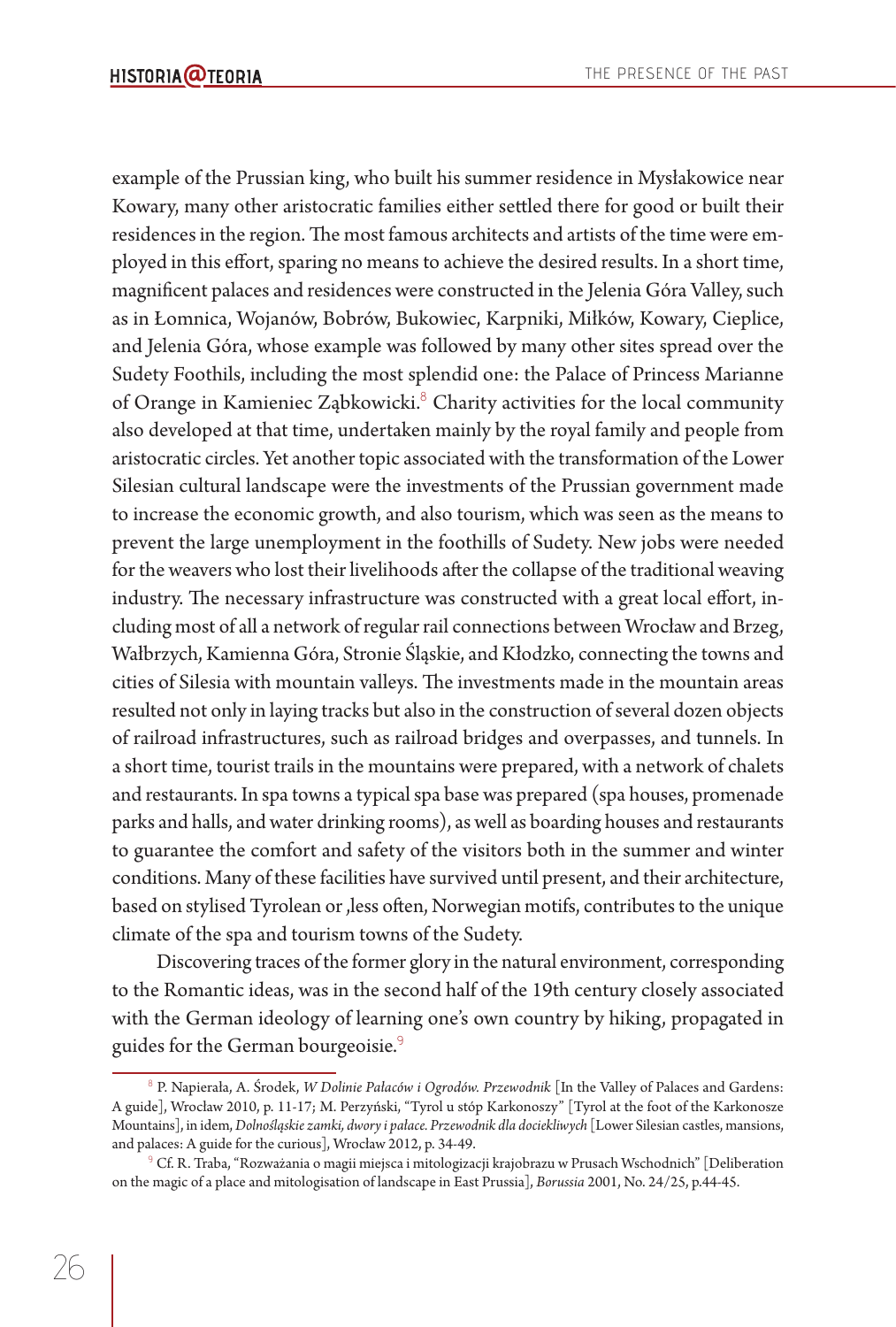The heritage of memory present in the cultural landscape of Lower Silesia is shown in the multitude of space planning forms, of which the most spectacular ones include dams and dikes on the mountand rivers and the system of storage reservoirs on the Nysa, Bóbr, and Kwisa rivers. The channelling of the course of the Oder was associated with the development of the Silesian river ports, which mostly supplied the industry. While the dense network of rail connections served fast communication with Dresden and Berlin, it was mostly related to the exploitation of natural resources in the foothill areas and supplying the industrial and resource processing plants (quarries, ore and coal mines, coking plants, glass and porcelite works, paper and lumber mills, brickyards, factories, and textile mills).

Therefore, the significant changes which took place in the cultural landscape of Lower Silesia over the 19th century were advanced by the multidirectional activities of the Prussian authorities and private capital, initiated first with the aim to militarise the province (the fortresses and army garrisons in Kłodzko, Nysa, Srebrna Góra, Prudnik), then to urbanise and industrialise it (new industrial settlements, road and rail connections). Settlement activities in this area were continued with the support of the authorities, and became intensified in the middle 19th century. Attempts were made to settle and develop the high meadows of Sudety and revive economically the agricultural and forest areas in the Sudety Foothills.

Even such a synthetic description of the activities of the inhabitants of Lower Silesia, which left traces in the cultural landscape, shows the scale of the task. In many cases, the heritage of the memory of Lower Silesia requires the rediscovery and reinterpretation of the items and objects in their old functions. Yet, most of all, it calls for the exploration of the already blurring traces of the presence of former inhabitants and finding the way to commemorate them in the present.

### **THE PAST IN THE PRESENT - A STUDY OF THE LOWER SILESIAN SITES OF MEMORY**

The examples of cultural heritage selected for analysis are associated with the time seen in the historical studies as the romantic quest for identity discourse, and its subsequent transformation into the German national discourse. I mean here two "rescue operations" initiated by King Frederick William III of Prussia and continued by his successor. Namely, the transfer of the Norwegian Vang stave church to Karpacz and the settlement of Tyrolean Protestants in the vicinity of the king's palace, in Mysłakowice. The intensive pressure on the cultural identity of the region also took the form of top-down socio-economic initiatives of aid and charity towards the local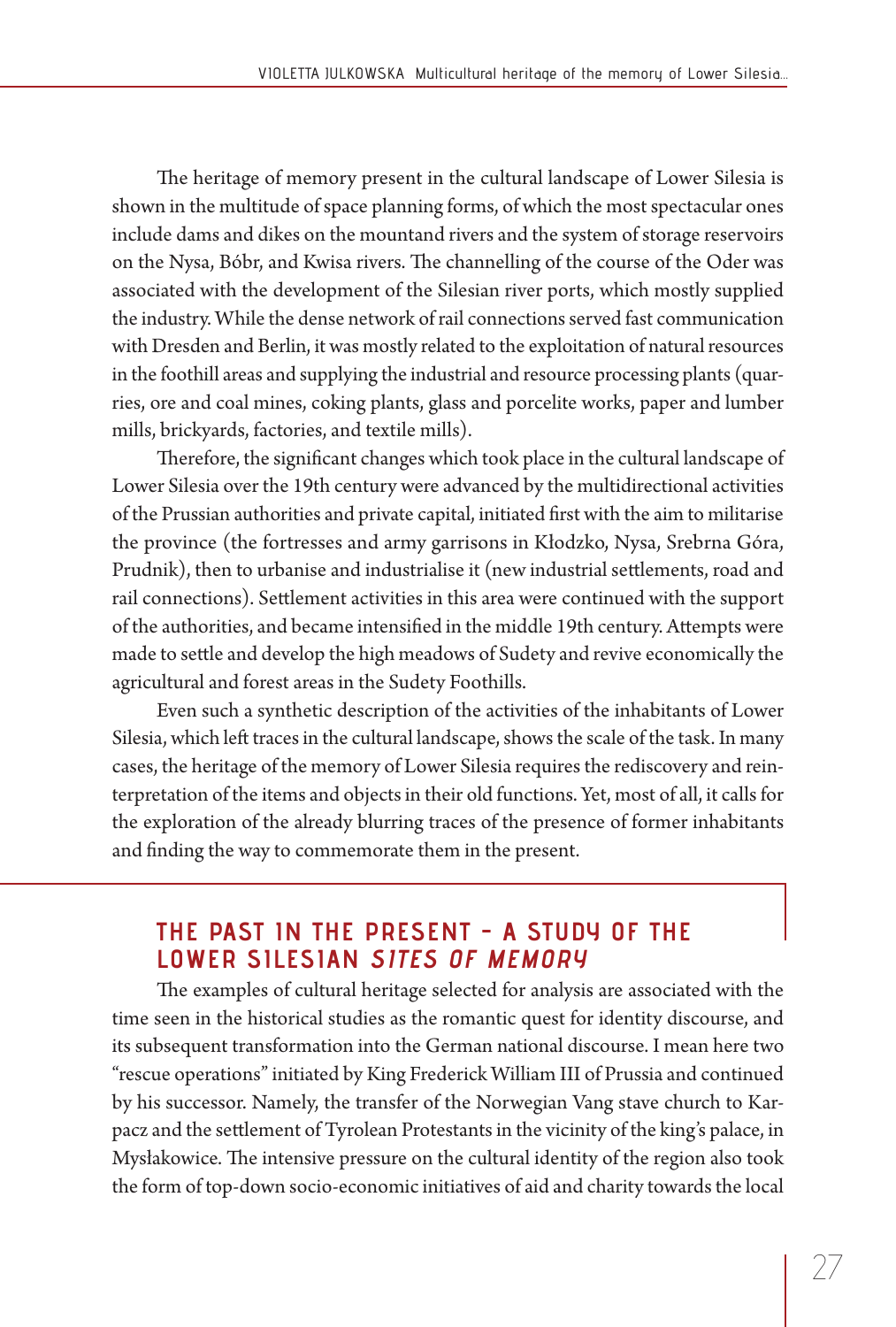populace. Examples of this kind of activity are associated with the presence of Marianne of Orange and the construction of her residence in Kamieniec Ząbkowicki. Its location in the foothills of Sudety contributed to the association between the construction and a broadere idea of agricultural and industrial recovery of this part of Lower Silesia.

In spite of obvious differences, each of the three analysed cases involves a conscious cultural impact on the local population, associated with the activities of the aristocracy of the time, especially women, involved in the assistance for local communities, such as Marianne of Orange and Friderike von Reden.

#### **THE TYROLEAN HERITAGE OF MEMORY IN THE JELENIA GÓRA VALLEY**

Since 1946, Tyroleans no longer live in the Jelenia Góra Valley, where they arrived in 1837 and farmed for more than a hundred years on the land given to them by the Hohenzollern King of Prussia, Frederick William III, in the vicinity of Mysłakowice (Erdmannsdorf).

After World War II, they shared the fate of all Germans forcefully removed from Lower Silesia. Their houses were inhabited by newly arrived settlers. Even though some houses were destroyed and replaced by new buildings, there are still several dozen objects to be seen in Mysłakowice. The majority of them, however, survived in a good condition to become the part of the cultural heritage left by the Tyroleans visible in the cultural landscape. The surviving objects of material culture received their due care thanks to the common efforts of the inhabitants of the Valley of Zillerthal and Mysłakowice. The history of several generations of Tyroleans who, between one exile and another, created a colourful and culturally rich community, their customs, attire, and cuisine are now becoming a matter of interest of school children and a subject of projects in the area of local and regional history.

The house restored in 1998, serving the double function of a Tyrolean restaurant and a museum, has become a site of memory related to the folk culture of the Tyroleans. In the rooms of the restaurant and in the specially adapted attic of the house, numerous personal memoirs have been gathered, images from various family occasions showing genuine folk costumes, and also the pictures of their imagined homeland, showing the valleys of the Alps, and traditional domestic appliances. The collection of this mini-museum also includes dioramas to reconstruct the architectural details of the Tyrolean style.

Thanks to commemorative actions, the history of Tyrolean emigrants, for many years forgotten, also because it was glossed over on purpose, has found its place anew in the regional history. The Tyrolean House (Pol. *Dom Tyrolski*), opened in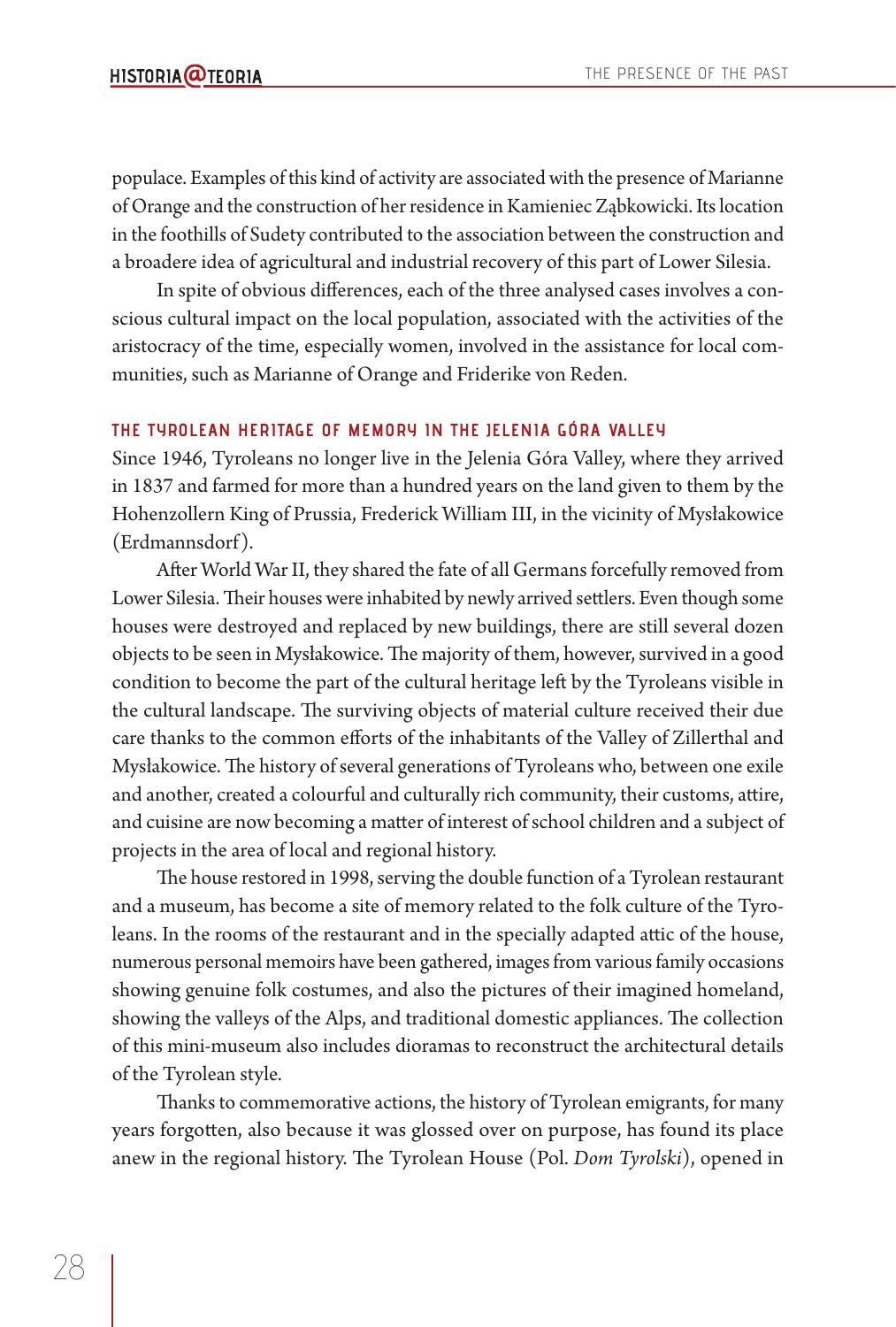1998, became the focal point for the present-day memory of the Tyroleans, owing both to the tokens of material culture gathered theree and the heritage of Tyrolean cuisine. The evocation of the heritage of memory and reconstruction of the history of the arrival of Tyroleans and their settling down in Lower Silesia are a peculiar act of memory towards the heritage of the past and are treated by the today inhabitants of the six Tyrolean communes which participated in the migratory action of 1837 as a kind of compensation.

Without acquiring the knowledge on this and other communities inhabiting the area of Lower Silesia, the elements of cultural heritage present in the cultural landscape will remain silent and inert for our contemporaries. Knowing the past as well as knowing the space in its manifold historical layers makes the present-day inhabitants feel more strongly connected with the place founded on the culture of memory. The way the past is being evoked in the Tyrolean House and the interest in the fates of Tyrolean emigrants in the historical projects carried out by the lodal students and teachers attest to the will to create a community of memory of the Tyrolean heritage in Mysłakowice. There is also room in this history for some interest in the post-war fate of the exiles, as the Tyroleans from Zillertal were driven out of their homesteads twice: once in 1836 from Tyrol, and the second time from Mysłakowice in 1946. The latter fact has still to be addressed by the present-day inhabitants of Mysłakowice. The actions taken so far have been primarily aimed at preserving the traces of the Tyrolean heritage of memory from oblivion in collaboration with the current inhabitants of Tyrol. Tyrolean houses are under conservator's care, and the history of the emigrants is taught at the local school as part of the regional history. It is also available to all interested tourists in the renewed Tyrolean House, now a museum and a restaurant.

In the museum, we can learn that the Tyroleans arrived at Lower Silesia as religious emigrants, forced to leave Tyrol in 1837. As protestants living in the Duchy of Salzburg in the Catholic Austria, they did not benefit from the 1782 Edict of Tolerance. The law in force in Austria did not allow them to freely hold services, buy land, or build houses; they were hampered when selling livestock or produce. In that situation of imminent religious unrest, Joseph II issued an edict under which they had either to convert to Catholicism or be banished. More than 400 people decided to leave their homeland and, having loaded their belongings on wagons, set out in August 1837 for Silesia. Tyroleans, clad in their traditional garb, went afoot in four groups, covering over 700 km in 21 days. Their leader and guide through Salzburg, Moravia, and Bohemia was Johan Fleidl, who had previously obtain from the King of Prussia Frederick William III a permission to settle down near the royal estate in the Jelenia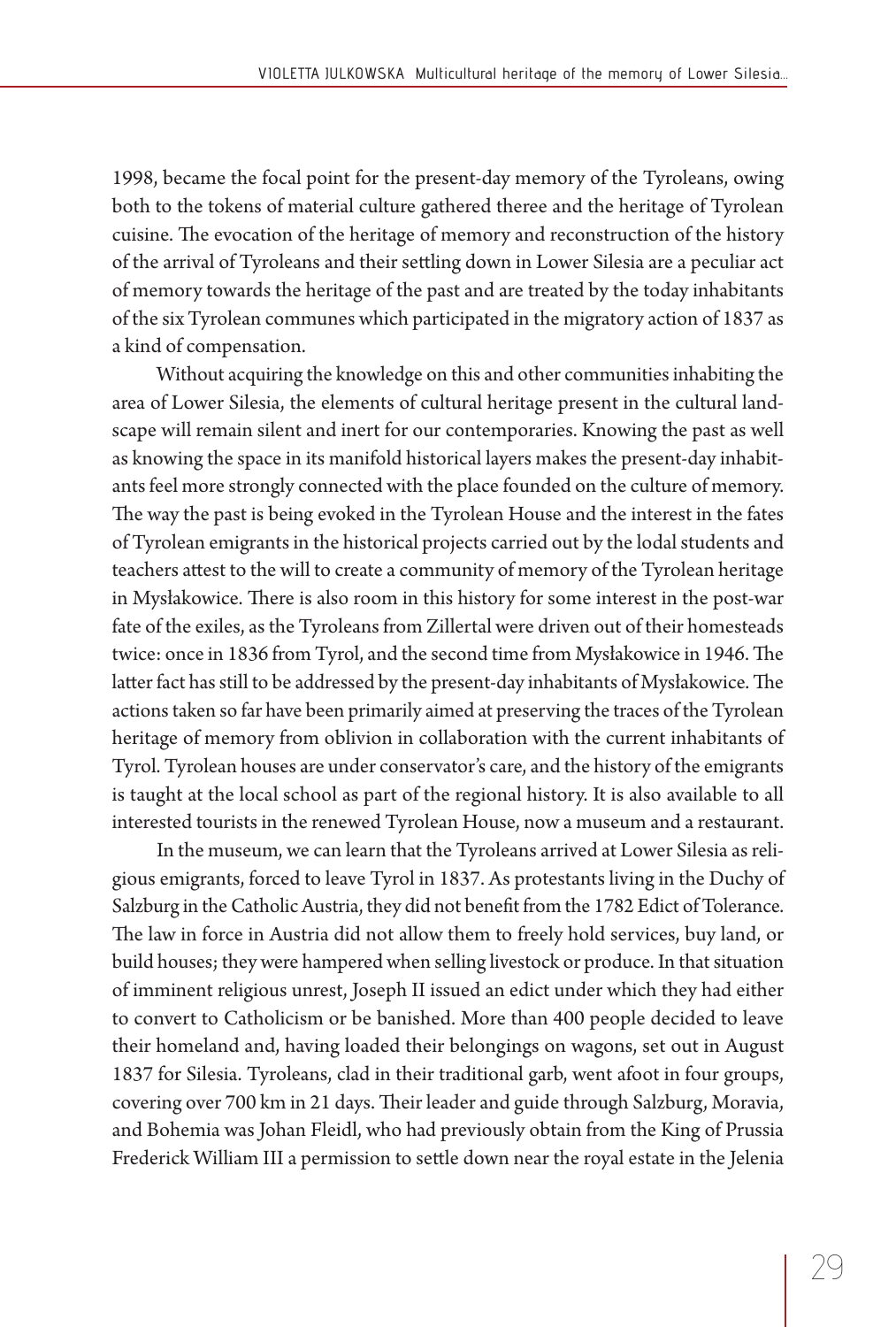Góra Valley. Upon their arrival in Silesia, the king provided them with legal aid and helped with formalities, so that the first Tyrolean house was built in the autumn of 1838 in what is now Mysłakowice. The exiles were offered settlement near Trzebnica and Brzeg, yet they chose Mysłakowice which most resembled their Ziller Valley. In the first year of their stay, they received significant aid from Countess Friederike von Reden from Bukowiec, who was involved in charity towards Protestants. It was through her efforts that they were lodged for the winter in the nearby Kowary, where a special committee took care of finding temporary lodgings in attic rooms for the new arrivals. The countess bought the wool from which women could make stockings, and gave men work at cleaning forest. In spring, they began the construction of their homes. Both farming and residential buildings were constructed following strict architectural rules, thus creating a unique and original style of wooden architecture, now the heritage of memory of the settlers. The construction works in the Erdmannsdorf-Zillerthal settlement started with the so-called "mock house" in a style similar to Tyrolean; it was burned, and in its place a "Tyrolean inn" was constructed (now the Pod Kasztanami Restaurant).

A model Tyrolean farm consisted of a rectangular, single- or two-storey building (called "Streckof") with a ridged roof. The building consisted of a living area, stable, and barn. Some houses also had a ramp around the upper storey of the barn. The living area was built of wooden logs, surrounded by a porch, and had a low sloping roof. The most characteristic feature of Tyrolean houses are wooden balconies supported by richly decorated brackets, with lavishly profiled balustrades. Plant motifs like open tulip flowers and lilies are predominant in balcony decorations. Simpler balustrades are decorated with geometric shapes, consisting of heart, square, star, or trefoil motifs. The bottom of a balustrade is usually a dovetail-cut comb. An inscription was placed on the balcony of the house of the carpenter Johannes Lublasser, saying: "Gott segne den König Friederich Wilhelm III" [God save the King Frederick William III]. The interior of a Tyrolean house was modest, with a masonry stove occupying the centre of the living area. In 1838-1840, 56 Tyrolean houses were built in Mysłakowice and Sosnówka, and the newcomers tried to instil some of their culture in the locals, like yodel and elements of garments. With time, the differences between the people from Mysłakowice and the Tyroleans blurred, there were more and more mixed marriages, as the latter became known as good farmers, breeders, and cheese-makers.

The memory of their presence has been revived about a dozen years ago at the local primary school, located in the old palace of the Prussian king. The obelisk in front of the school, dated 1887, bears the face of the first Mayor J. Fleidl.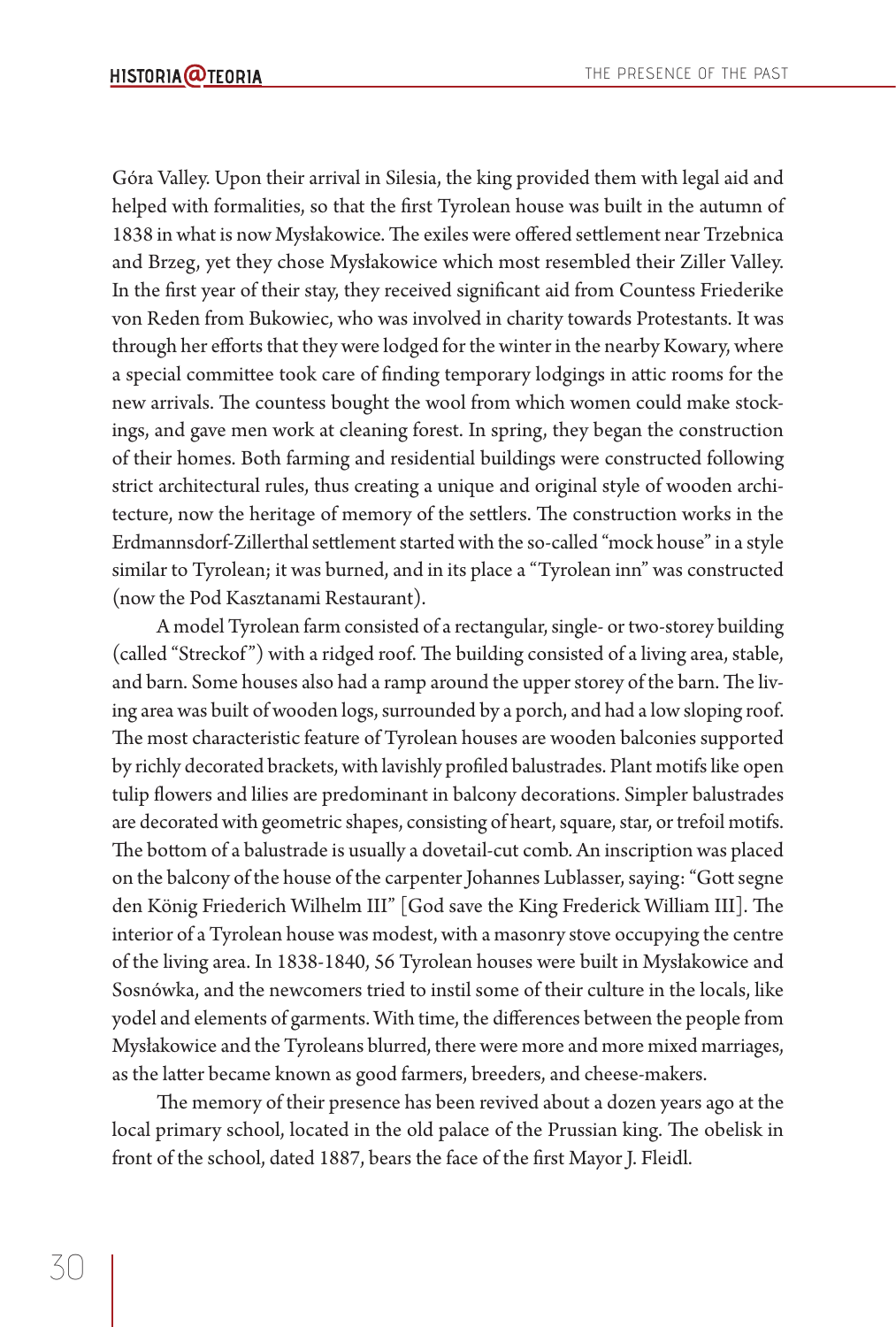The impulse to protect the heritage of memory came from the vice-mayor of Mayrhofen in Zillerthal, who strove to purchase and restore the old Tyrolean inn. In spite of many formal issues the effort succeeded, and the house has been open since 1998 thanks to Polish, Austrian, and German cooperation. The cooperating communes organize yearly meetings in the village focused on the elements of the heritage of memory of the Tyroleans and their history.

#### **FROM A NATIONAL TO A EUROPEAN HERITAGE OF MEMORY – THE VANG CHURCH IN KARPACZ GÓRNY**

The Vang stave church in Karpacz Górny, visited by over 200 thousand people from around the world, is one of the greatest tourist attractions of Karkonosze. It owes its iconic status in Lower Silesia mainly to its precious architecture, rare in this part of Europe. The Vang church is one of the last 30 surviving medieval stave churches, out of more than a thousand built in Norway in 12th and 13th centuries.<sup>10</sup> The surviving sites are of highest cultural heritage value, which was confirmed by UNESCO listing one of them as a World Heritage Site in 1979 (Urnes Stave Church by the Lusterfjorden in Norway).

From the viewpoint of the research into the heritage of memory of Lower Silesia, the exceptional nature of the Vang church is due, first and foremost, to how the history of its transfer into the Karkonosze illustrates the gradual formation of the awareness of cultural heritage under the influence of Romantic ideas. The church owes its survival to the awareness of an elite group of representatives of scientific and artistic circles as well as aristocrats, who were art collectors. While the cultural heritage awareness developed more widely in the late 19th century, it was seen as a part of a political programme, therefore focusing mainly on the heritage which was considered as national. It was only when the protection of cultural heritage became an international cause after World War II that specialised international organisations were formed and separate legal regulations were introduced.

Yet another aspect of research focused on the heritage of the memory related to the Vang church is perceiving the change, taking place now, in how memory heritage is treated in the areas with multicultural landscapes of the past. The new approach involves a wider interest, which is not solely nationally determined, in the idea of protecting the heritage of memory. On the Vang church example one may notice that there is now a deeper understanding of the necessity to take care of the common cultural heritage sites. This kind of heritage leads to a much wider understanding of

<sup>&</sup>lt;sup>10</sup> A. Rösner, *Kościół Wang. Podróż kościoła słupowo-szkieletowego z norweskich fiordów w Karkonosze* [Vang church: The journey of a stave church from the fjords of Norway into Karkonosze], Jelenia Góra 2006, p. 30-34.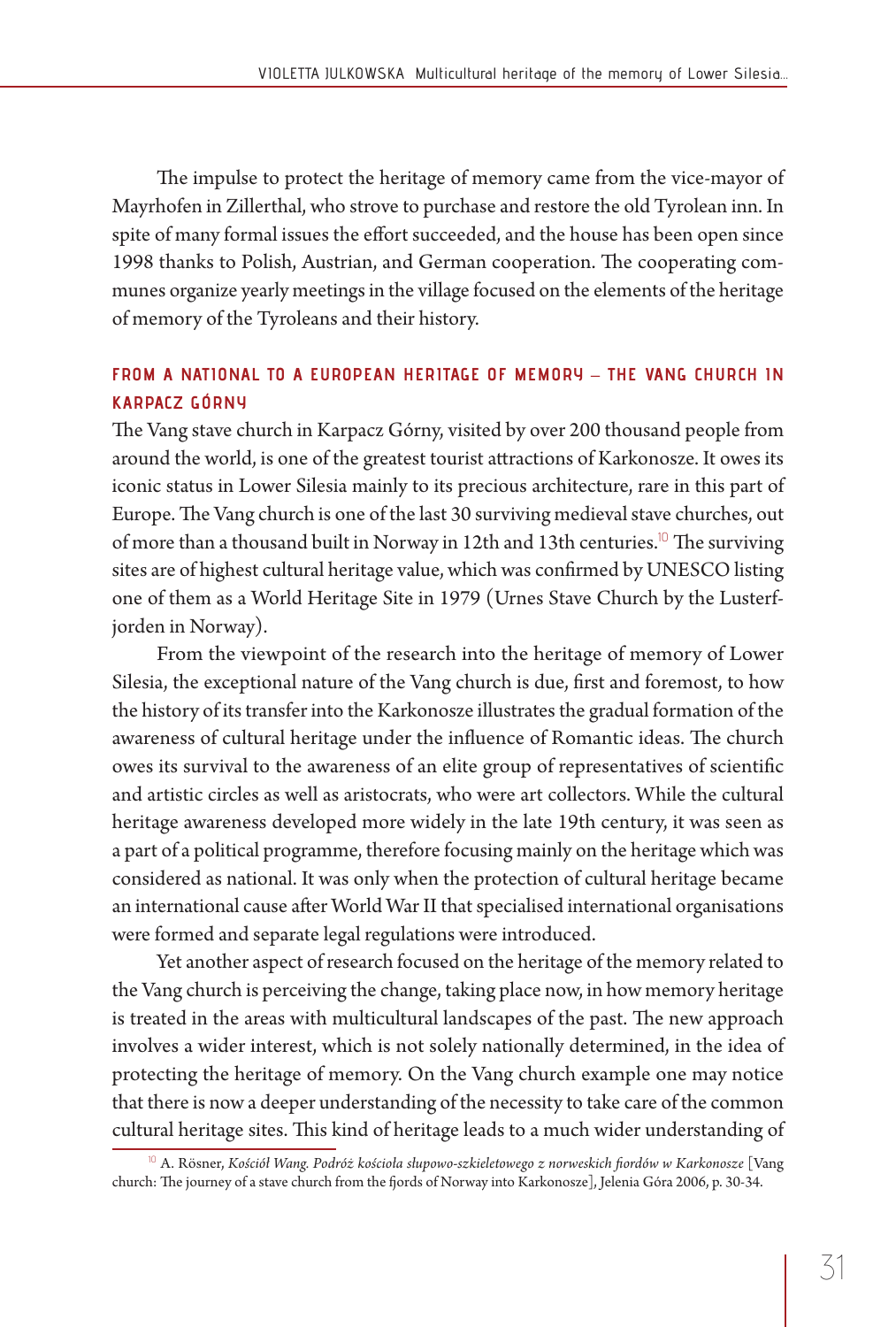the idea of cultural heritage of memory, as it brings together all who feel the need to participate in this heritage. The Vang church is a great example of focusing the heritage of memory of Norwegians, due to their unique architecture, Germans, to whom it is a symbol of cultural activity in the Silesian Karkonosze area, and Poles, who accepted the role of custodians of this memory, for whom it is also where positive relations with the European cultural heritage are built. For all the above, the Vang church is a component which strongly orients them in the past and present cultural space. From the point of view of the visitors to the Vang stave church, the Lutheran parish in Karpacz and its pastor Edwin Pech (since 1990) not only succeeded in making it a space which commemorates the Vang church as a tourist-friendly place but also care to stress various aspects of memory heritage related to it. The Vang church still fulfills its religious function, which provides additional opportunities to revive the heritage of memory during the meetings of Lutheran communities from Poland, the Czech Republic, Germany, and Norway. Special attention shoudl be given to the contact with the Norwegian Lutheran parish of Vang, whose representatives came to Karpacz in 1992 to celebrate the 150th anniversary of the church's re-erection in the Karkonosze.<sup>11</sup>

Interpreting the history of the transfer of the Vang church from Norway to Karpacz as an example of the early stage in the formation of a conscious approach to the heritage of memory requires an argument in the form of the historical perspective of this unusual translocation. While its arrival in Karpacz in spring 1842, it followed a long battle by Christian Dahl (1788-1857) to save the site. The aim was to preserve it in its original cultural environment, which was also the aim of one Vang inhabitant. When it proved impossible due to the lack of funds, Dahl sought unsuccessfully to keep the church in Norway. The way to save the church, which was dismantled and auctioned because it did not meet the needs of its parish at the time any more, was to find the means to buy the wood and move it to a new place. Such was the fate of the majority of old Norwegian churches in 17th-19th centuries, as they were not aware of irrevocably losing their cultural heritage as a non-renewable value. Such awareness did not arise before the late 19th century. The first to take notice of the issue of protection of wooden churches were the already mentioned Ch. Dahl from Norway, a painter and academy professor educated in Dresden, and his pupil, landscape painer and architect Franz W. Schiertz (1815-1887). During his three study journeys to Norway, as attested by his notes, Dahl saw in old churches the incalculable value of the disappearing medieval wooden architecture.<sup>12</sup> Whereas Schiertz described the

<sup>11</sup> J. Moniatowicz, E. Pech, *Wang*, Karpacz 1993, p. 95-96.

 $^{12}$  A. Rösner, *Kościół Wang. Podróż kościoła słupowo-szkieletowego z norweskich fiordów w Karkonosze* [Vang church: The journey of a stave church from the fjords of Norway into Karkonosze], Jelenia Góra 2006, p. 38-44.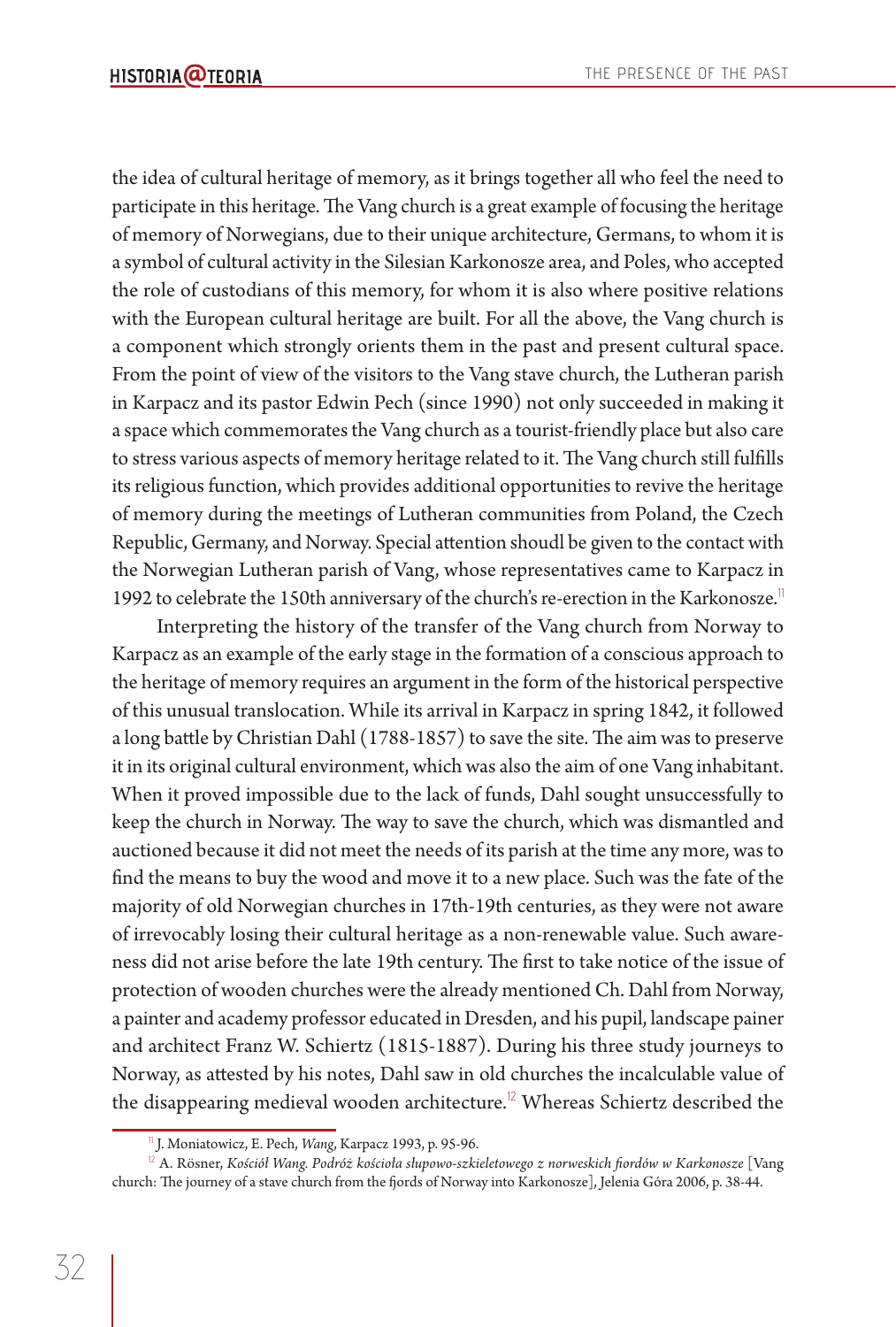construction of these churches and provided its documentation.<sup>13</sup> Both tried in vain to draw attention to the necessity of protecting this Norwegian cultural heritage. In 1841, Dahl's efforts led to the purchase at an auction of the church from Vang. Dahl placed the bid on behalf of King Frederick William IV of Prussia. At a cost exceeding its price many times, the church was transported to Berlin, where it was meant to adorn the Pfaueninsel (Peacock Island). The wooden structure of the church, dismantled and packed in crates, was shipped from Bergen to Stettin by sea, then by river to Berlin. The crates were being stored at the Old Museum warehouses in Berlin, when the king changed his mind and, entreated by baroness Friderike von Reden, donated it to serve the needs of the Luterans in the Karpacz Górny (Brückenberg) area. In spring 1842, the transport to the Karkonosze began, first to Sosnówka, then to the slopes of the Black Mountain (Cerná hora). The foundation stone was placed in August 1842 with the king's participation, and in July 1844 the Vang mountain church, saved thanks to the Prussian king's interest in Scandinavian architecture, was consecrated. In 1856, the king founded a marble monument bearing the relief of Friderike von Reden to honour her contributions to the local community and Lutheran parish. It is located in the niche of the western scarp by tye Vang church, in line with its memorative role.

From the beginning the Vang church was perceived as a precious site of early medieval architecture, and so its characteristic silhouette was often depicted on postcards.<sup>14</sup> The church and its furnishings are among the most valuable wooden buildings in the whole Europe. The 12th-century carved portals and column capitals are of particular value. The missing carved parts and the oaken cross were made by Jacob Janowitz in the mid-19th century. The role of consequent pastors in commemorating the church's history was invaluable. Histories of the church was compiled in 1848, 1896, 1924, 1993.<sup>15</sup> Based on illustrated sources, they told about its Scandinavian roots, explained its construction and the symbolism of sculptures, and so rooted the Vang church in the consciousness of believers and tourists.

After World War II, the religious function of the church was broadened into civic activities. It was initially treated as a local curiosity and shown to the tourists visiting the Karkonosze Mountains. Since the 1990s, howver the Vang church has been not just the centre of the Lutheran parish activities, it has also been receiving

<sup>13</sup> A. Rösner, *Kościół Wang. Podróż kościoła słupowo-szkieletowego z norweskich fi ordów w Karkonosze* [Vang church: The journey of a stave church from the fjords of Norway into Karkonosze], Jelenia Góra 2006, p. 66-67.

<sup>&</sup>lt;sup>14</sup> Cf. J. Ratajski, *Karkonosze na dawnych widokówkach* [Karkonosze on vintage postcards], Jelenia Góra 2015, p. 153-156. The book comprises 231 old postcards made by Oskar Keil's lithographic establishment at the turn of the 20th century, furnished with a historical commentary.

<sup>&</sup>lt;sup>15</sup> A. Rösner, *Kościół Wang. Podróż kościoła słupowo-szkieletowego z norweskich fiordów w Karkonosze* [Vang church: The journey of a stave church from the fjords of Norway into Karkonosze], Jelenia Góra 2006, p. 93-94.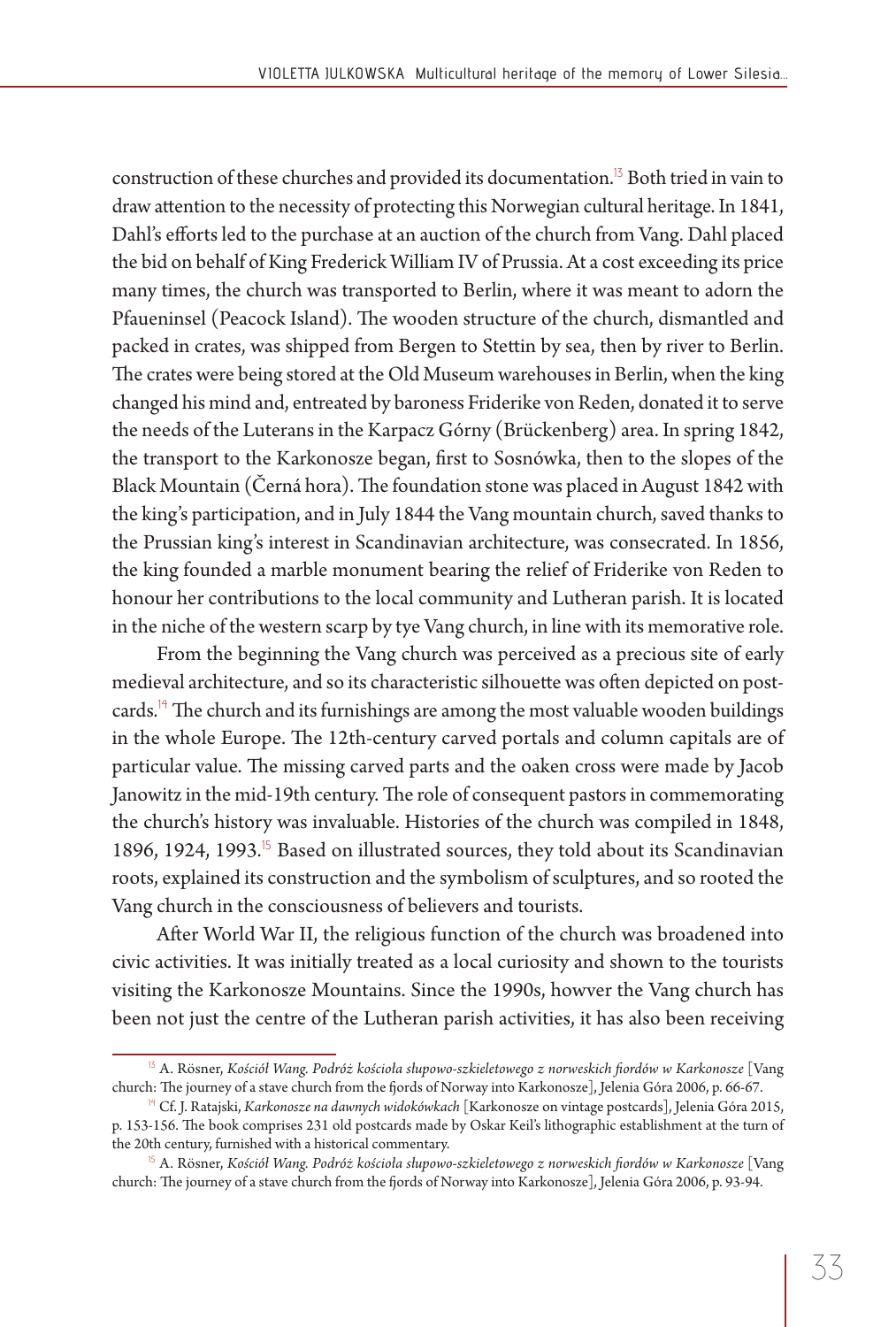constant conservation care and protection. It has sereved various cultural functions and been open to the tourists since it was made an interesting site on the "Via sacra" tourist trail connecting historical monuments in Saxony and in both Czech and Polish Karkonosze. Choral and classical music concerts are being regularly held in the church. An ecumenical cultural centre has been active by the parish since 1990, and the common choir of the Lutheran and Catholic parishes. The parish has initiated many activities to integrate the inhabitants of Karpacz, such as constructing a tourist path around the Vang church. The diaconate organises social activities and health prophylaxis, as well as medical assistance for the local community (first aid, cardiological diagnostics, medical courses for Lutheran youth from Poland, Germany, and the Czech Republic). The parish has extensive contacts with Luteran parishes on the other side of the Karkonosze (Pec, Vrchlabi). The Luteran cemetary by the church, where pastors and mountain chalet owners were buried of old, has recently become an informal cemetery for outstanding people of culture from Silesia, who were Lutherans. The founer of pantomime Henryk Tomaszewski and poet Tadeusz Różewicz are buried there. The Vang parish carries out wide-ranging publishing, research, and artistic activities, also recently supported with EU means received in the framework of various projects. Vang is a church, a monument, and a meeting place for people from many European countries. It is one of very few sites in Lower Silesia which functions according to the idea of protecting the heritage of memory and is involved in organising cultural life.

#### **HERITAGE OF MEMORY ASSOCIATED WITH MARIANNE OF ORANGE**

In the case of the heritage of memory related to Marianne of Orange, various local initiatives to commemorate her can only be seen in the recent years. It can be considered a cultural phenomenon of the Kłodzko Valley and Kamieniec Ząbkowicki that the memory of Marianne as the "Good Lady" survived in many towns and villages of Lower Silesia. Marianne of Orange is not always associated with particular examples of her broad socio-economic activities. As the proprietor of the south-western part of the Kłodzko Valley, she contributed to the civilisational development of the area. She founded the crystal glass factory in Stronie, colour marble quarry in Kletno, the network of roads in the Śnieżnik Mountains, and the public road connecting the areas of Złoty Stok, Lądek Zdrój, Stronie Śląskie, and further towards Moravia. Marianne of Orange had the oldest chalet in the Sudetes built under Śnieżnik (1871), named after her, and successfully promoted Międzygórze as an attractive tourist destination. Her activities opened the wildest and least accessible part of the Kłodzko Valley. Each of her numerous economic and construction initiatives created opportunities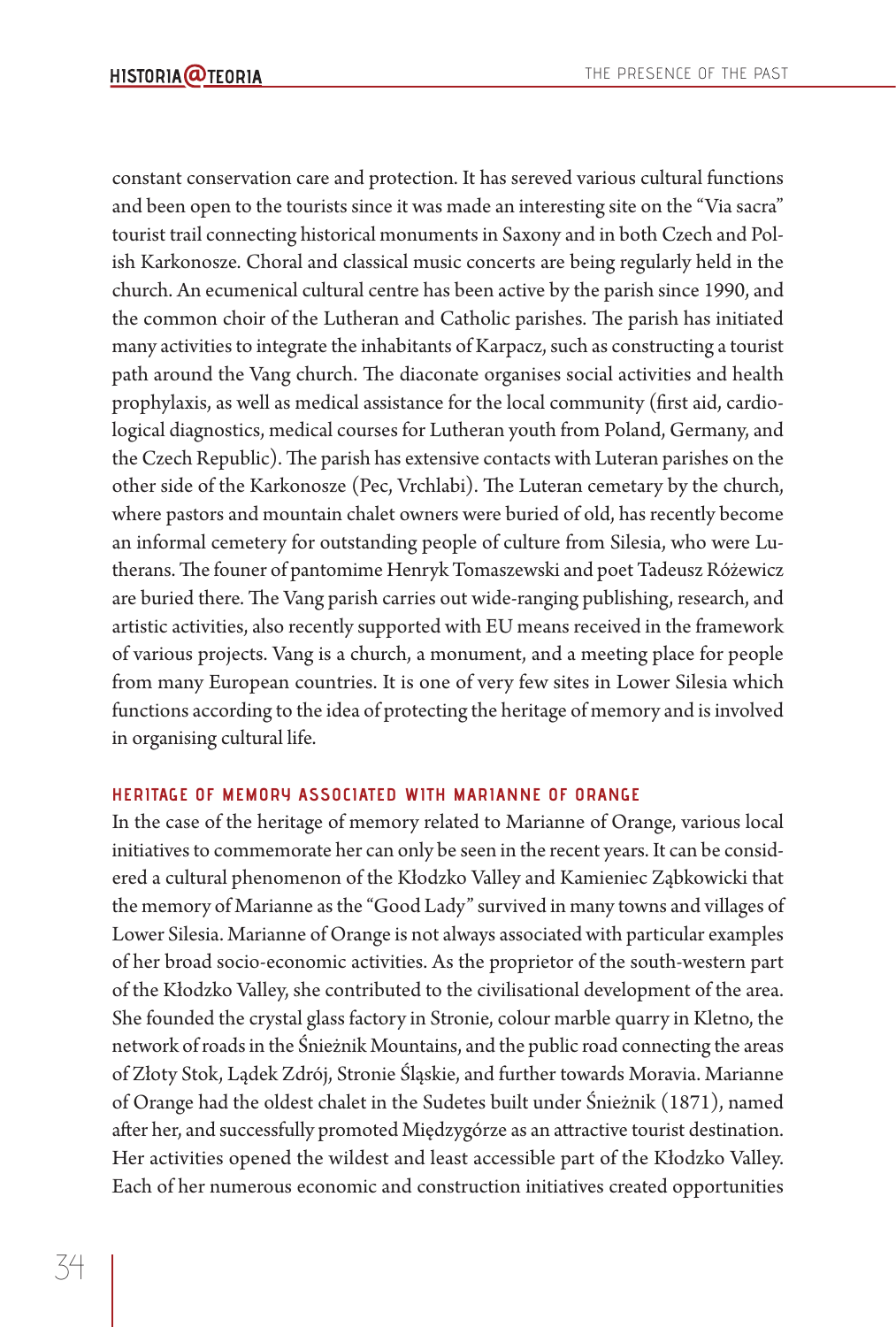to earn money for local inhabitants. She introduced new methods of farming, animal husbandry, and cheese production based on the Swiss ones to contribute to the development of farming and improve the living condition of the local populace. Her charitable activities (construction of hospitals and orphanages, aiding lone women) took the form of comprehensive social care rather than alms. It was most likely due to this humane trait of hers that Marianne of Orange quickly grew into the cultural landscape of the Kłodzko Land and the areas near Kamieniec Ząbkowicki, where she arrived in 1838, having inherited from her mother the Kamnitz estate after the Cistercian abbey was secularised.<sup>16</sup> While the palace (castle) in Kamieniec Ząbkowicki is the most spectacular cultural heirloom associated with Marianne, the heritage of her memory seems to lie rather with the results of her socio-economic activities, as she realised daring plans to organise the area, just like its former owners, the Cistercians. She was remembered as an outstanding and impressive protector of the people living in her land. Having divorced Frederick Hohenzollern, she completed the construction of the palace in Kamieniec Ząbkowicki, then one of the largest Romantic castles in Europe. She gave the palace, designed by K.F. Schinkel and built in 1837-1863, to her son Albrecht. Its official opening took place in 1872. The garden and parts of the palace were seasonally open to visitors in the 1920s. The palace with its furnishings survived World War II and only succumbed to devastation in the post-war era.

In the recent years, the collaboration between Polish and Czech border communes, the Marianne of Orange Cross-border Trail was marked on the route from Kamieniec Ząbkowicki, through Międzygórze, Śnieżnik, Stronie Śląskie, Lądek Zdrój, Javornik, and Bila Voda. $^{17}$  Each of the above municipalities holds either a specific part of Marianne of Orange's historical witness or an example of her activities. Taking advantage of the uniformly positive image of Marianne of Orange in the region, local authorities prepared a diversified tourist offer. Materials regarding the path of the qualified trail were prepared, as well as a the set of tourist badges in three classes. Yet the activities of communes in commemorating Marianne of Orange are diverse and not limited to the idea of the trail. The Kamieniec Ząbkowicki commune is the most involved in the project due to having taken over the legal and conservation care of the palace, now treated both as a centrepiece of the memory of Marianne of Orange and a tourist attraction of the greatest development potential. Thanks to the efforts of the local authorities, the palace is now under comprehensive conservation care, which

<sup>&</sup>lt;sup>16</sup> M. Gaworski, Pałac w Kamieńcu Ząbkowickim [The palace in Kamieniec Ząbkowicki], Strzelce Opolskie 2009, p. 37.

<sup>17</sup> *Marianna Orańska a Ziemia Kłodzka.* Materiały z sympozjum zorganizowanego przez Muzeum Ziemi Kłodzkiej w Kłodzku 17 czerwca 2010 r. [Princess Marianne of Orange and the Klodzko Land: The proceedisngs of the symposium held by the Museum of the Klodzko Land on 17 June 2010], Kłodzko 2010, p. 77.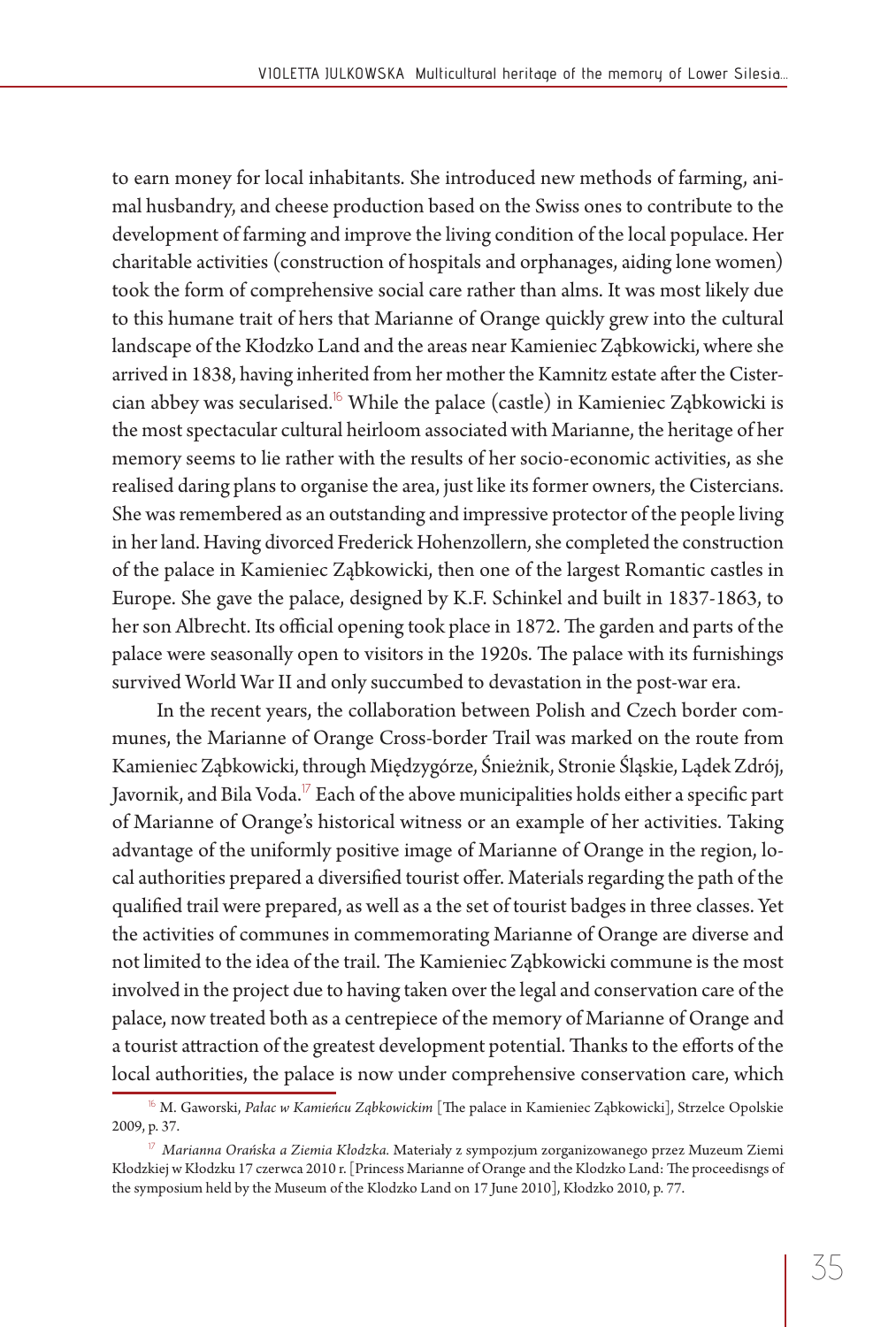makes possible the reconstruction of the site, devastated after the war, which could not be done by individual due to the scope of works and necessary funds. The works carried out now aim at commemorating the life and activities of Marianne of Orange through permanent and temporary exhibitions, photographs and films showing the old palace interiors and gardens, and guided tours of the renovated rooms, courtyards, and gardens of the palace. With tourists in mind, the local authorities prepared a historical guide and plan of the site. There are also thematic websites.

Another site very strongly associated with Marianne of Orange, with a high potential to affect tourists like Kamieniec, is the well-known mountain spa in Międzygórze, constructed and promoted by Princess Marianne, which preserves components of the Tyrolean and Scandinavian wooden architecture. Both the municipality and its surrounding villages, which belonged to Marianne of Orange in the 19th century, try to relate to her person and activities. The local chapter of the Polish Tourist and Sightseeing Society (Pol. *Polskie Towarzystwo Turystyczno Krajoznawcze – PTT K*) organises raids with variable routes, themed on the heritage of Marianne's memory.

The astonishing lack of interest in the subject of Marianne of Orange on the part of official historiography until the 1990s attested to the problems in understanding the aims and values of protecting cultural heritage where it is not identified with the heritage perceived as one's own, where it is not the same as national culture. However, this gap is beginning to be filled by local and regional publications.

## **THE TRANSFORMATION OF CULTURAL HERITAGE INTO THE HERITAGE OF MEMORY**

The presentation of sites and related communities was shown from two intersecting perspectives, historical and cultural, relevant to the research assumptions of the project. Namely, first came the historical perspective, focused on the point in time where the Prussian cultural heritage emerged in Lower Silesia and recording how its components grew into the local cultural landscape, which process took the most dynamic form in the 19th century. The other perspective enabled approaching this heritage from the direction of its present-day importance to the local community, which settled these lands after the war. For the local communities, this cultural heritage has only recently and gradually been becoming a component of their long-term memory, part of the multicultural heritage of Lower Silesia over the centuries.

The conclusions from observation I adduce are limited to the above examples of heritage of memory and I do not intend them as statements of more general nature. Examining other cases might allow the formulation of more meaningful generalisa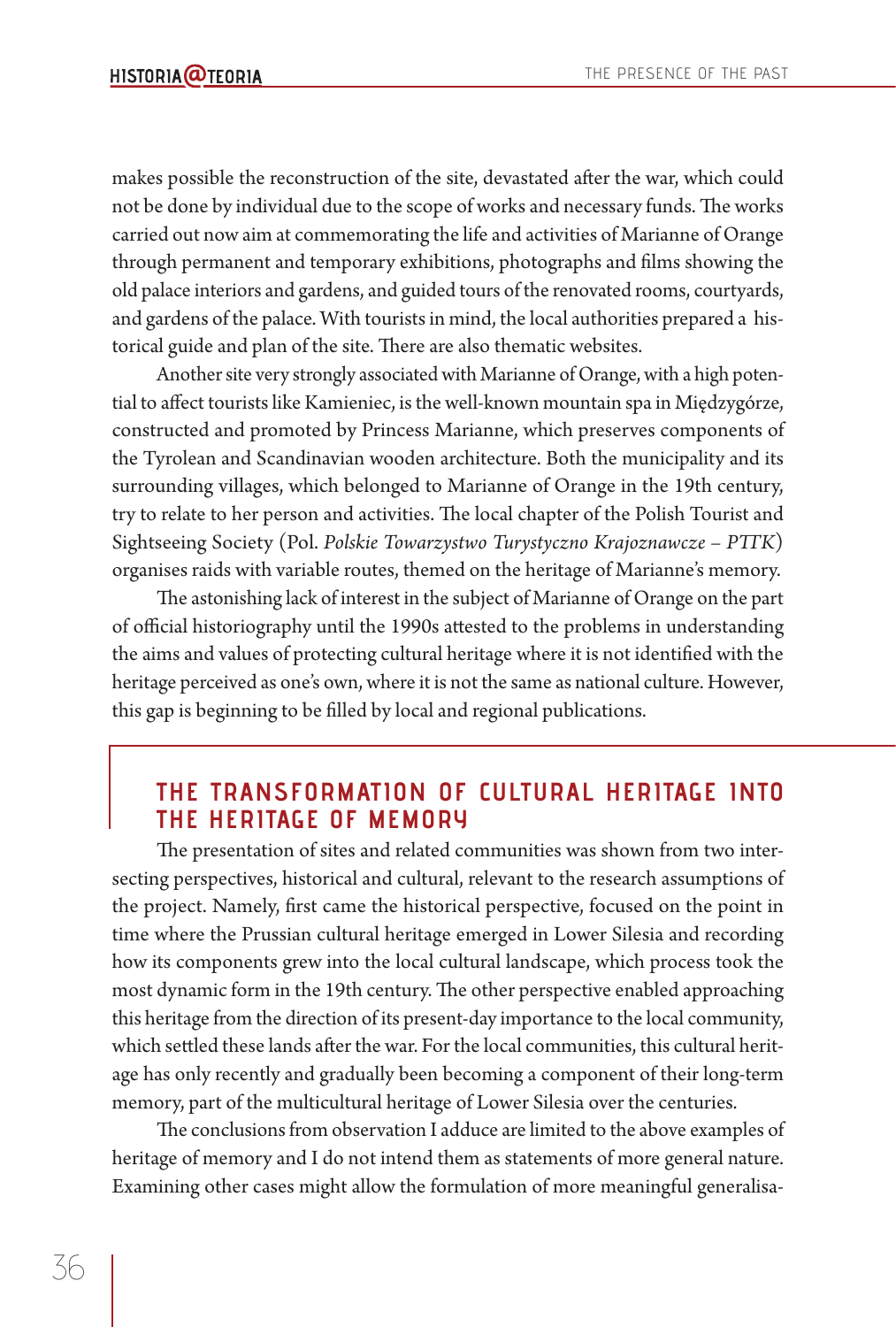tions. Already at this stage of research, however, it is possible to differentiate between several historically conditioned developmental stages of the complex functioning of the cultural heritage and heritage of memory of Lower Silesia.

An important point of origin triggering the post-war events and precipitating even more, was the displacement of the German populace under international agreements and subsequent resettlement of the area with the Polish populace removed from the former Eastern reaches, which until 1939 were part of Poland. In social terms, these decisions led to a forced emigration process on both sides, associated with the loss, to both resettled population groups, of not just large parts of their belongings but, first and foremost, their sense of belonging. The result of breaking the cultural continuity in the area and the first stage of the process was the non-identification with the foreign cultural heritage, leading to its conscious or unconscious destruction or purely instrumental use. The lack of legal regulations to guarantee the ownership of land and occupied real estate led to a state of uncertainty and temporariness among the settlers, skilfully fuelled by the Communists' ideological speeches on the one hand, and the disturbing declarations of Revisionists, pronounced in the Cold-War conditions. This state of affairs contributed to the ongoing devastation of cultural heritage, part of which in rural areas remained unsettled in the initial post-war period, and poorly developed as well.

Wherever the heritage of memory was culturally foreign, it was systematically appropriated or destroyed by the newcomers who had lost their own place on the earth. Also, the foreignness of this heritage often involved the complete lack of information about its former owners. Therefore, in a simplified and often erroneous association, movable and immovable property was schematically and anonymously tied to an impersonal enemy. Depriving sites of their subjective reference to specific people resulted in a void, filled with fear that the dangers may return. The behaviours of the settlers were closely tied to their "living history", i.e., with what was still fresh in the collective memory and could be magnified by individual memories, in particular the experience of one's place to live and belongings. Since this state continued for many years, which was the intended result of the Cold-War situation on both sides of the new border, it increased the sense of uncertainty and temporariness of the Polish settlement in Lower Silesia. The negative attitude towards the previous inhabitants and the heritage they left resulted in neglect, which continued in many places until the 1980s. Only on rare occasions this took the form of conscious, or even planned destruction of the sites treated in the period of post-war rebuilding of the country as an easily accessible pool of high-quality construction materials, as was the case of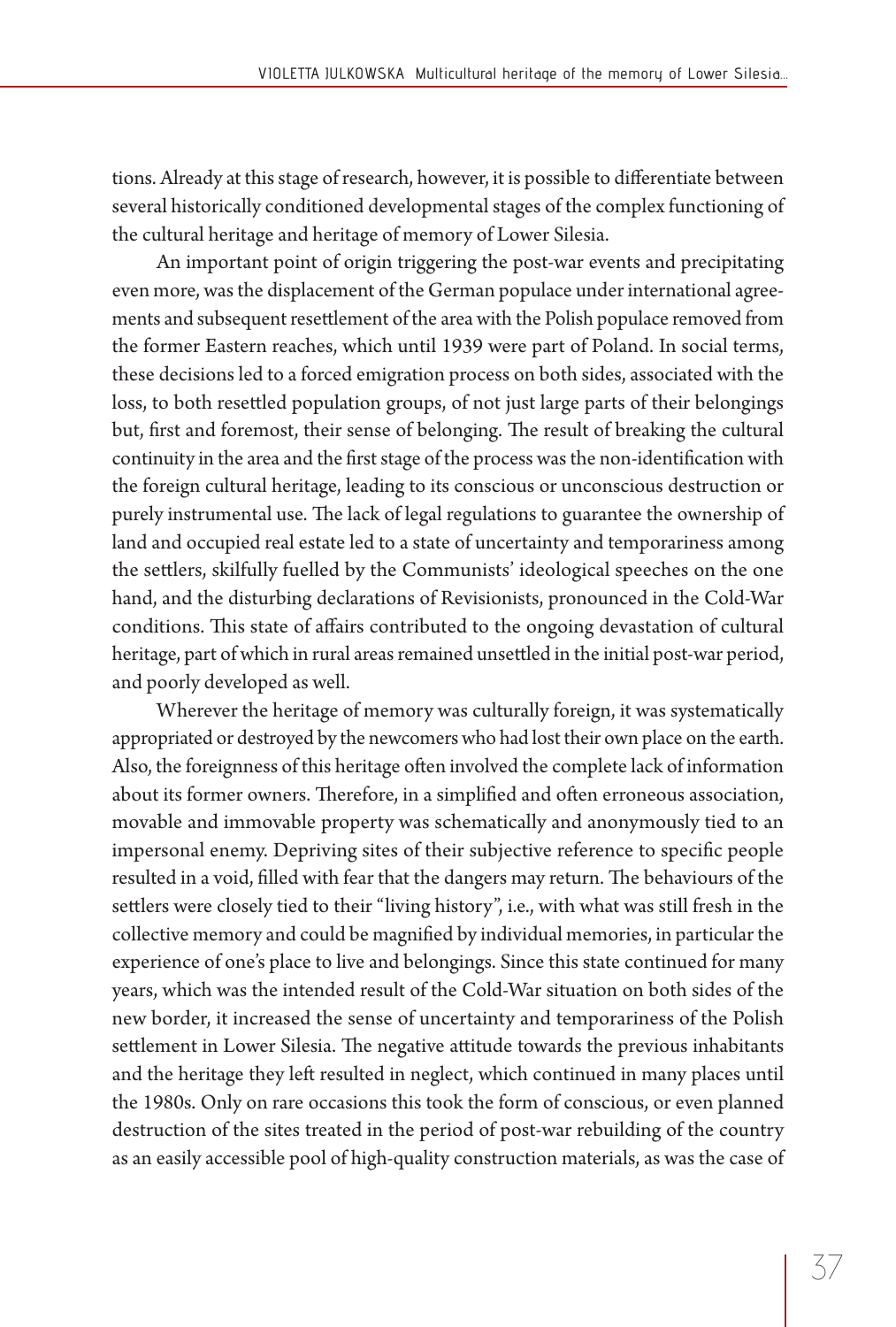Marianne of Orange's palace in Kamieniec Ząbkowicki. The lack of clear legal regulations of the ownership of land and estate in the area made the situation even worse.

It took many years before the next generation gained the sense from belonging that comes from one's own permanent place in the cultural landscape and triggers the identification process. Starting the process of identification with cultural landscape requires permanent focal points, such as places of religious worship, persons, and phenomena one can identify with. Before foreign cultural heritage becomes heritage of memory, it is necessary to establish rituals, of which the every-day care of the site is the most edifying one. Whereas introducing cyclical events into the cultural landscape make the historical time run again.

The post-war Polish community inhabiting the area of Lower Silesia underwent a transformation of mentality and consciousness over four generations. It made its way from mutual aversion and enmity, through the destruction of property perceived as foreign or lack of interest and care of the heritage seen as foreign, to the stage of its protection (after 1990), followed by the stage where attempts were made to commemorate the cultural heritage (especially after 2004). Only when a heritage is culturally domesticated and cared for by its users it slowly loses its foreign traits and becomes a consciously protected common inheritance. The number of renovated relics of the past in Lower Silesia increases substantially each year. Thay shine again thanks to the work of conservators and efforts of members of local communities and foundations. The revitalisation of historical objects and sites more and more often involves the restoration of a heritage of memory with the participation of a local community or patronage of local authorities. In the recent years, also the descendants of those who were forced to leave their homeland following the war become involved in the restoration of the memory heritage, as illustrated by the German community coming from Otmuchów.

Conversely, this heritage, which is a nationally and culturally foreign component, was systematically appropriated or destroyed by the newcomers, who had lost their own. The foreignness of this heritage did not remind them of the previous inhabitants and owners as much as it was associated with Germans. It was closely related to the war experiences, still fresh in the collective memory, additionally strengthened by individual recollections of the loss of a place to live of one's own and belongings. Since this state continued for many years, which was the intended result of the Cold-War situation on both sides of the new border, it increased the sense of uncertainty and temporariness of the Polish settlement in Lower Silesia. The negative attitude to the previous inhabitants and the heritage they left, present from the beginning, deepened with passing years. It was not only the result of neglect, continuing until the 1980s,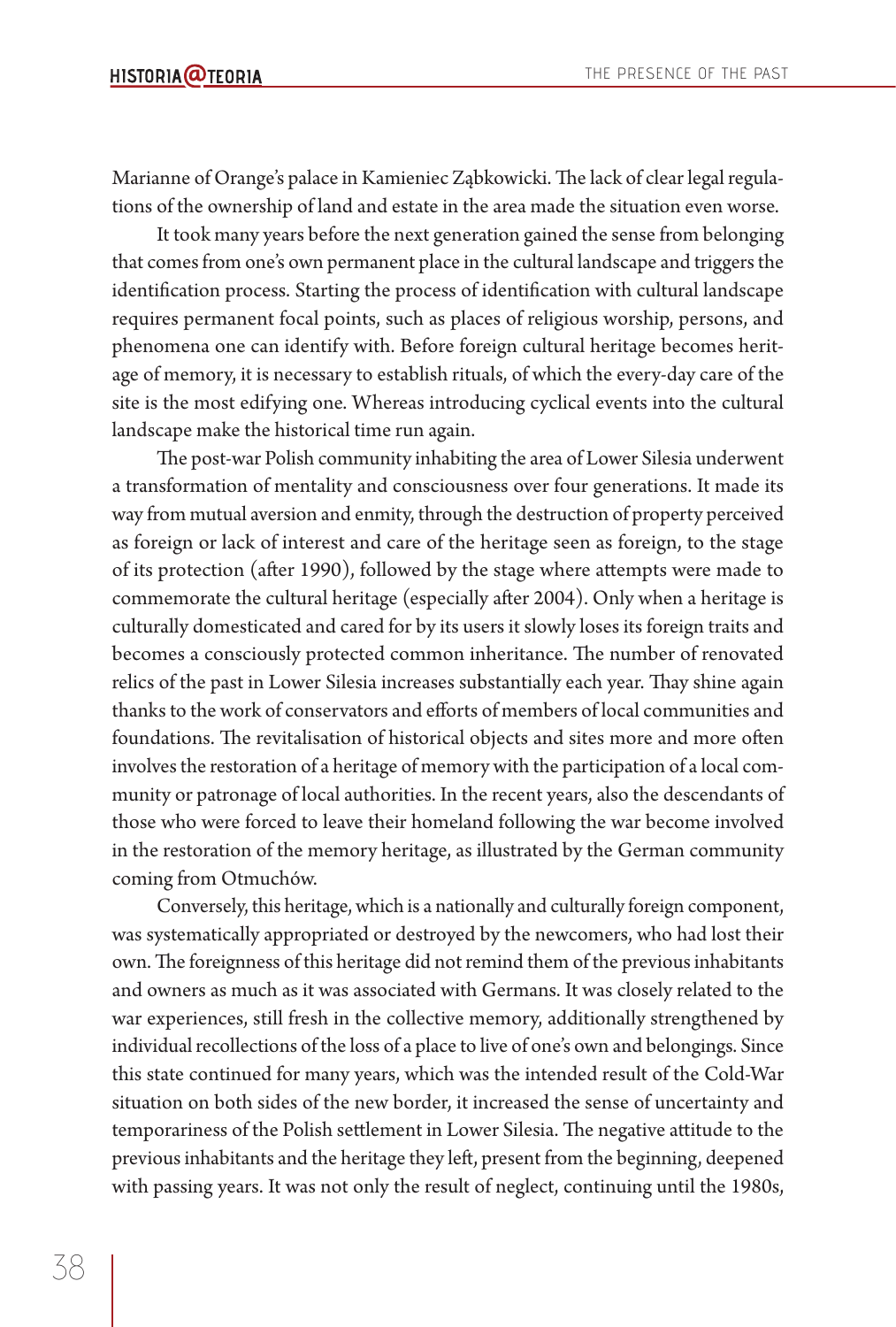but in many cases also conscious, planned destruction of the objects, which during the post-war reconstruction of the country was treated as an easily accessible pool of high-quality construction materials. The lack of clear legal regulations of the ownership of land and estate in the area made the situation even worse.

### **CONCLUSION**

What might be considered crucial in the context of the conducted research is the attempt to find the answer to the question what kind of argumentation regarding the sites of memory of the Lower Silesian cultural heritage is currently predominant. Each of the discussed cased was presented not fragmentarily but rather in a slightly broader historical context. In the case of Lower Silesia, the broad time spectrum made it possible to take into account the palimpsest nature of the cultural heritage and heritage of memory. The post-war period, which is of interest to us, initially brought silence about the heritage of memory, which was related to the strategy of conscious supression and eradication of the memory of cultural heritage: as was the fate of Marianne of Orange's palace in Kamieniec Ząbkowicki. Later, the consent to the devastation of some of the objects was an intentional and consequently enforced policy of oblivion regarding the Lower Silesian heritage.

The study of object examples was accompanied by a reflection which took into account the historical variability of the conditions in which "inheriting the memory" took place. First, the fates of the multidimensional cultural heritage were drastically complicated, mostly due to the post-war political and ideological conditions. Moreover, the mass relocations of the local German population, carried out in the spring and summer of 1946, led to the breaking of cultural continuity in a large part of Lower Silesia. In such tangled circumstances, the Silesian towns and villages were settled anew by an ethnically non-homogeneous, yet mostly Polish, population. The new settlers arrived in the deserted Lower Silesian land as forced deportees from the eastern reaches of the pre-war Polish states and the areas of Greater Poland and Mazovia. Due to the double breakage of the cultural continuity of both the former and the new inhabitants of Lower Silesia, their individual memories were locked for many year as a constant part of a personal trauma. This state may be called a permanent mutilation of memory due to the loss of one's own place to live and the sense of cultural identity associated with it both in the individual and collective dimension, as well as the complete lack of permanent reference points in the cultural space, necessary for the sense of identity.

The people from such afflicted generations suffered their personal tragedies for many years on both sides of the new border, in the atmosphere of mutual disdain and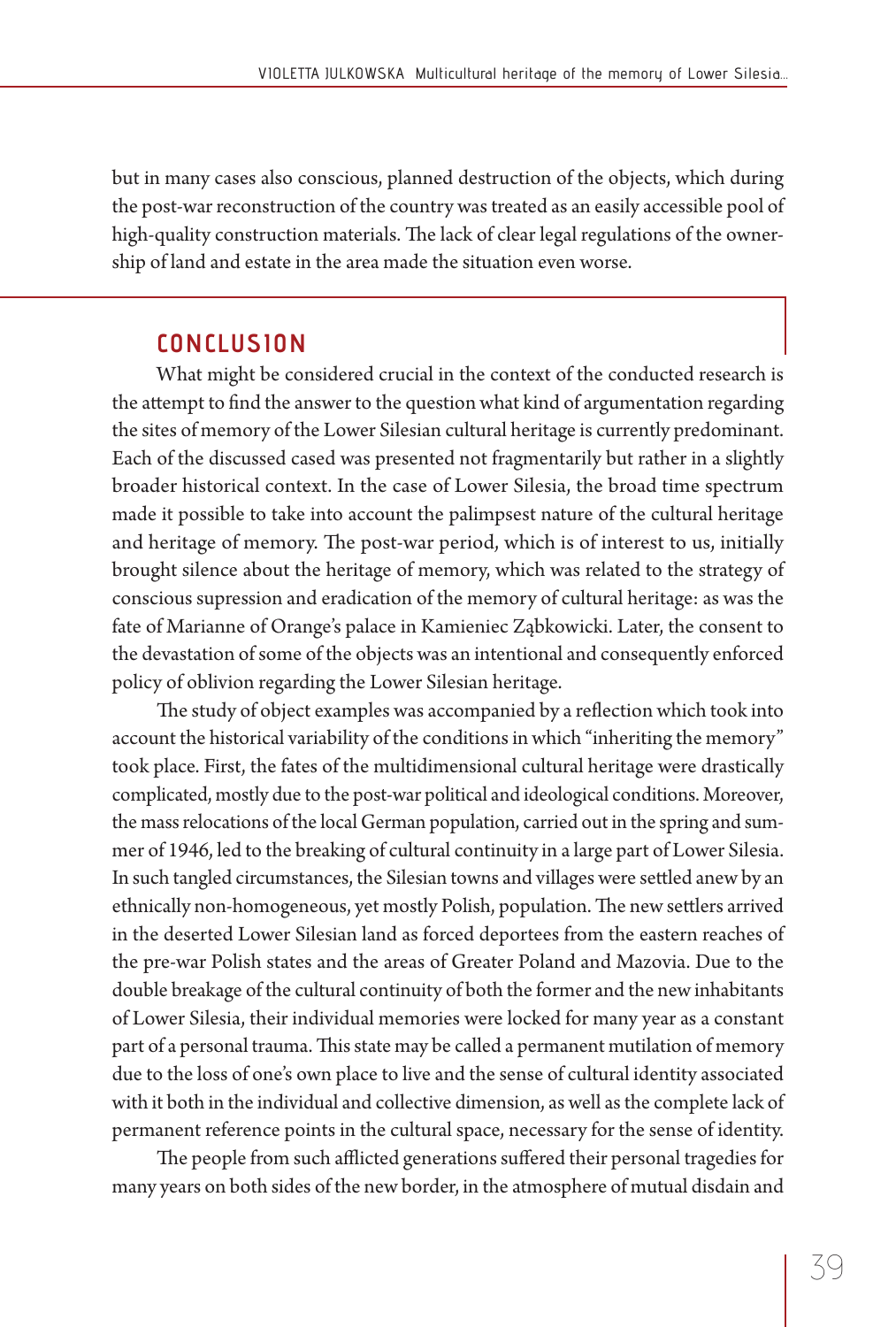hatred, intentionally fuelled with ideological means. The sense of uncertainty was used in a political struggle. What is more, in order to promote political and social integration of these areas, the Communists introduced the mythical concept of Recovered Territories, which seemed useful as a historical argument but proved dangerous for some of the Silesian heritage. For the topos of a return led to the projection of the modern idea of a nation to the medieval times and presaged the re-Polonisation of Silesia. Simultaneously, there emerged a negative attitude towards the "foreign", or German, cultural heritage, which dominated in the cultural landscape of Lower Silesia.

The changed political context after the western borders of Poland were recognised by West Germany (1970) and even more strongly after the German reunification  $(1990)$  and Polish accession to the EU  $(2004)$  strongly influenced the political relations and cotributed to the improved mutual relations in the contacts between both societies. The disappearance of old prejudices and attitudes, itself part of the historical process involving subsequent generations, leads to a different approach to the heritage of memory.

From the viewpoint of the formal responsibility for the cultural heritage, under Polish and international law, the conservation supervision and legal protection of the cultural heritage of the region is performed by specialised agencies of the Polish state as well as by the direct local owners such as local authorities and individuals. Following the transformations of 1989, all the above entities recognise the protection of cultural heritage, understood as a whole, as a significant value, thus including the heritage which is not national. As symbolic heritage, the heritage of memory is inseparably fused with the cultural landscape of the region.

The significance of the heritage understood so becomes significant in the context of building a modern cultural identity, defined and perceived in many aspects. Within the limits of old historical regions, the EU legislation promotes the return to treating the heritage of memory as cross-border and culturally coherent. The heritage of memory spread over areas which had once been culturally and politically coherent becomes the challenge of today and is considered as catalysing a new quality of contacts in cross-border areas. The local and regional historical perspective (e.g., the Lusatia subregion, the regions of Kłodzko and Nysa) enables the perception of old social, economic, cultural, and religious connections in cross-border areas.

The thinking in a broader cultural perspective is increasingly often associated by a narrow perception of heritage of memory as just local or just national. Changes in the approach to the issue of historical heritage as a cultural heritage of memory have been a strong tendency in the last decade. The care of the heritage of memory is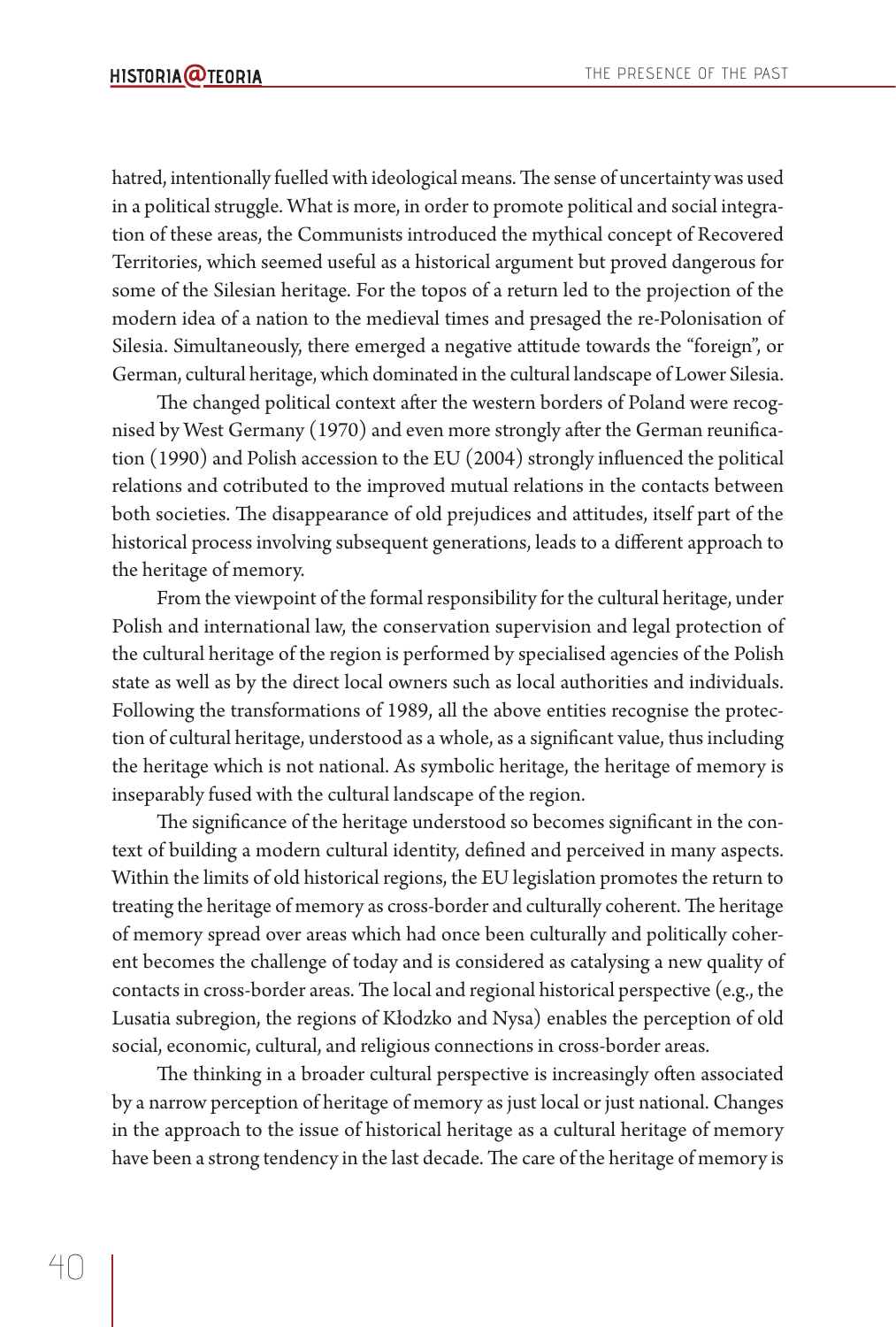seen as the task worthy of the interest of local authorities and other organised communities of the inhabitants of a region. The strongly political question of identifying the old Prussian heritage with the German, and the German one with the enemy, is no longer relevant in the majority of Lower Silesia. The appreciation of the Lower Silesian heritage of memory as precious and important Europe-wide led to accelerate the process of its protection and care.

Each of the examples discussed above showed the early formation, as it took place in the 19th century, of the awareness of cultural heritage as well as the various forms in which it is commemorated. This heritage, in spite of the political and social cataclysm which led to the breaking of cultural continuity in the majority of the Lower Silesian area after World War II, survived in the rare cases where at least vestigial forms of it were still being practiced in the culture. I have the following facts in mind: first, the continuity of the religious Lutheran community in the Vang church, which preserved one of the old functions of the site; second, the cultural distinctiveness of the Norwegian and Tyrolean architectures, which differed from the rest of the cultural environment and did so did not cause negative connotations, often being used for the purposes of representation and tourism; third, a strong need for unequivocally positive components of a local tradition, which allowed the cult of Princess Marianne of Orange to survive. Her respectable economic activities and aid for the local community, coupled with her royal origin and tragic personal history, survived in local stories and were partly transformed into a myth. Such a suspension of Marianne of Orange in the mythical time-space of a legend facilitated her adaptation by the new inhabitants, who did not personally experienced her activities and yet sustained her presence in the local tradition. The Kłodzko Valley played a crucial role in this case, as it is filled with old sites carrying the memory of her as the person of great value for the region. The selected examples show that the cultural landscape, preserving the elements of tradition, can serve the role of fusing the old with the new, even in such dificult cases as the breakage of cultural tradition diagnosed in Lower Silesia. Finding these scarcely present and thin threads of cultural warp enables the co-creation of a new layer of memory in the palimpsest-like structure of the cultural heritage even after many years.

TRANSLATION: Andrzej PIETKIEWICZ